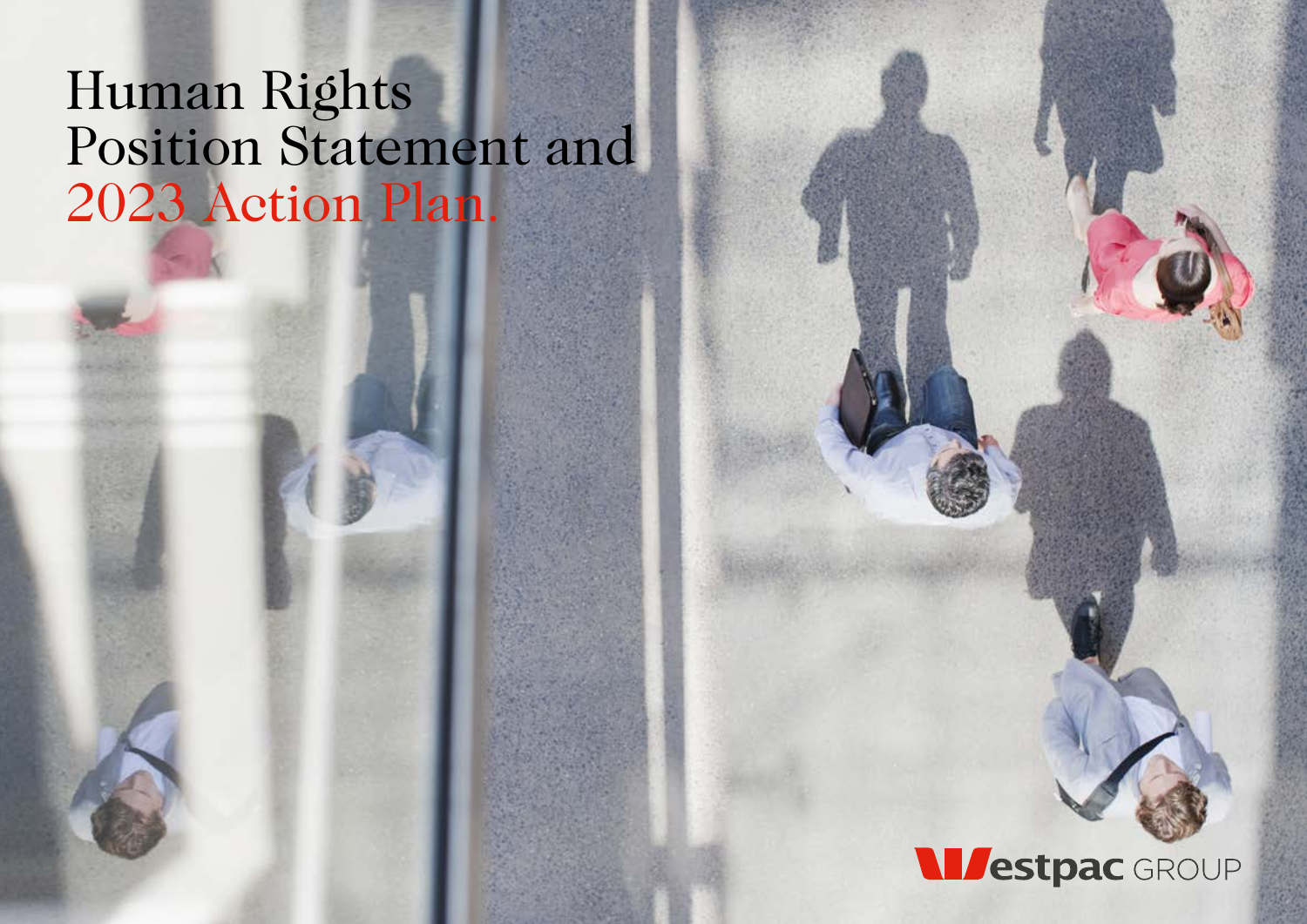### Contents.

| Our commitment to respecting and advancing human rights.             | 3              |
|----------------------------------------------------------------------|----------------|
| Our principles.                                                      | $\overline{4}$ |
| Our 2023 Action Plan.                                                | 6              |
| Respecting human rights as:                                          |                |
| - A financial services provider.                                     | 7              |
| - A lender.                                                          | 10             |
| - An employer.                                                       | 12             |
| - A purchaser of goods and services.                                 | 1 <sub>3</sub> |
| $-$ A supporter of communities.                                      | 14             |
| Embedding our principles.                                            | 15             |
| Our approach to human rights.                                        | 16             |
| - Oversight of our human rights approach.                            | 17             |
| Embedding respect for human rights in our approach to managing risk. | 18             |
| Engaging stakeholders.                                               | 18             |
| Focusing on salient human rights issues.                             | 18             |
| Building human rights awareness and capability.                      | 19             |
| - Performance tracking, reporting and monitoring.                    | 19             |
| Related policies, statements, frameworks and action plans.           | 20             |
| Feedback, complaints and questions.                                  | 22             |
| Action Plan summary.                                                 | 23             |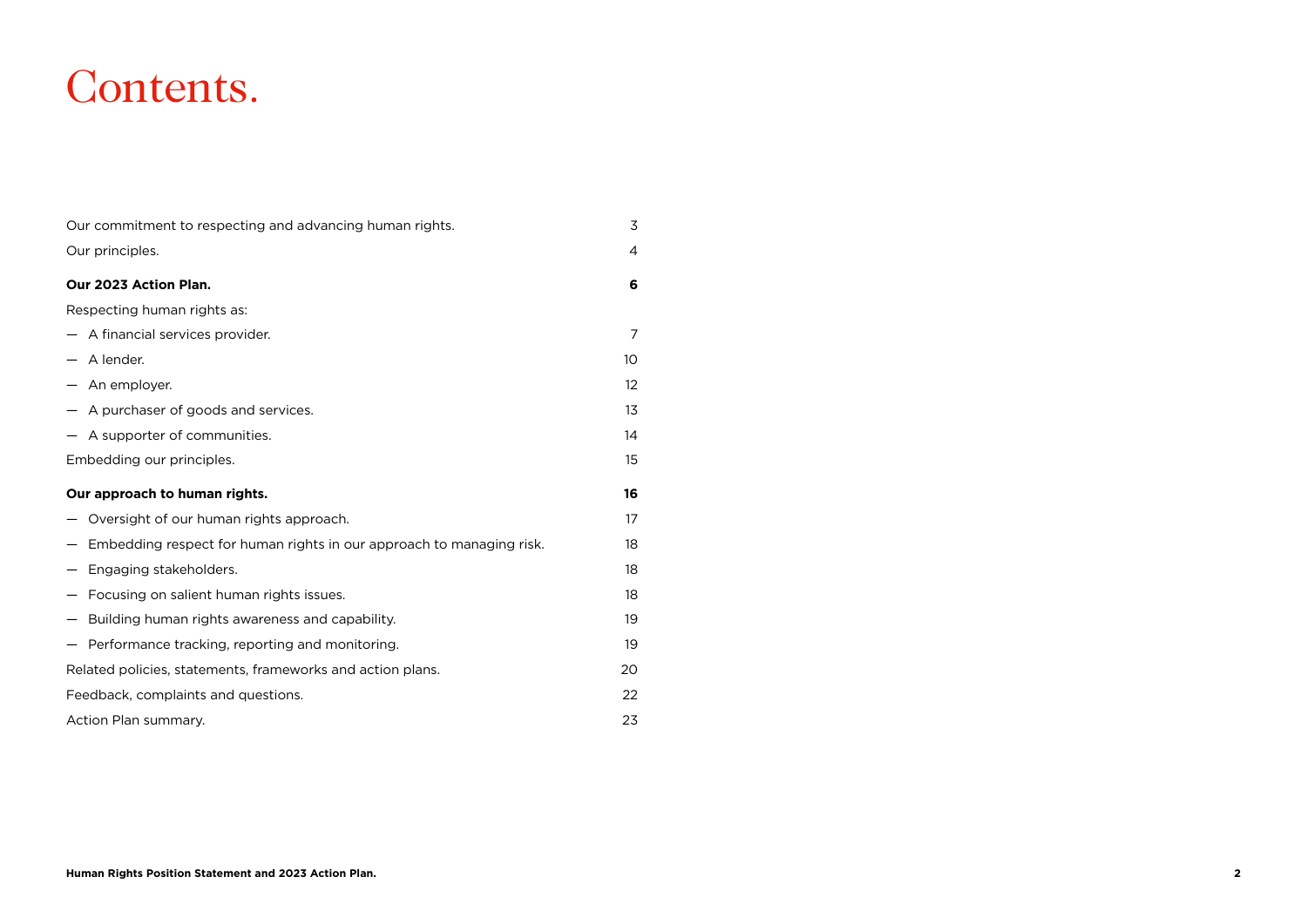### <span id="page-2-0"></span>Our commitment to respecting and advancing human rights.

At Westpac Group we are people always helping people.

As one of the largest financial institutions in Australia and New Zealand, we recognise that we have both a responsibility to respect human rights, and opportunities to positively impact human rights, across our value chain.

Respecting and advancing human rights helps us to achieve our vision to help our customers, communities and people to prosper and grow. It reflects our belief that all people are entitled to basic rights and freedoms without discrimination.

Our Human Rights Position Statement and 2023 Action Plan (Statement) lays out the principles and actions that guide our approach and commitment to respecting human rights.

These principles and actions are underpinned by a commitment to respect human rights as set out in the International Bill of Human Rights and ILO Declaration on Fundamental Principles and Rights at Work, and to support the UN Guiding Principles on Business and Human Rights.

### **Our principles:**

- 1. We respect human rights.
- 2. We assess our human rights impacts.
- 3. We integrate human rights considerations into our business and relationships.
- 4. We provide access to remedy when appropriate.
- 5. We engage with stakeholders on human rights.
- 6. We aim to be transparent and provide accurate and timely disclosure.

### **Our actions:**

Our 2023 Action Plan sets out a series of actions for how we will more deeply embed respect for human rights into our business and our business relationships, reflecting our role as a:

- Financial services provider;
- Lender;
- Purchaser of goods and services;
- Employer; and
- Supporter of our communities.

This Statement aims to help our stakeholders to identify specific policies, frameworks and other documents that seek to operationalise our human rights principles across the business and which set out our expectations of our employees, business partners and other parties with whom we work.



Founding bank and signatory to the Principles for Responsible Banking.



Founding signatory to the United Nations Global Compact and a supporter of the UN's 'Protect, Respect, Remedy' framework.



Supporter of the United Nations Sustainable Development Goals (SDGs) and its agenda for action on improving the wellbeing of present and future generations.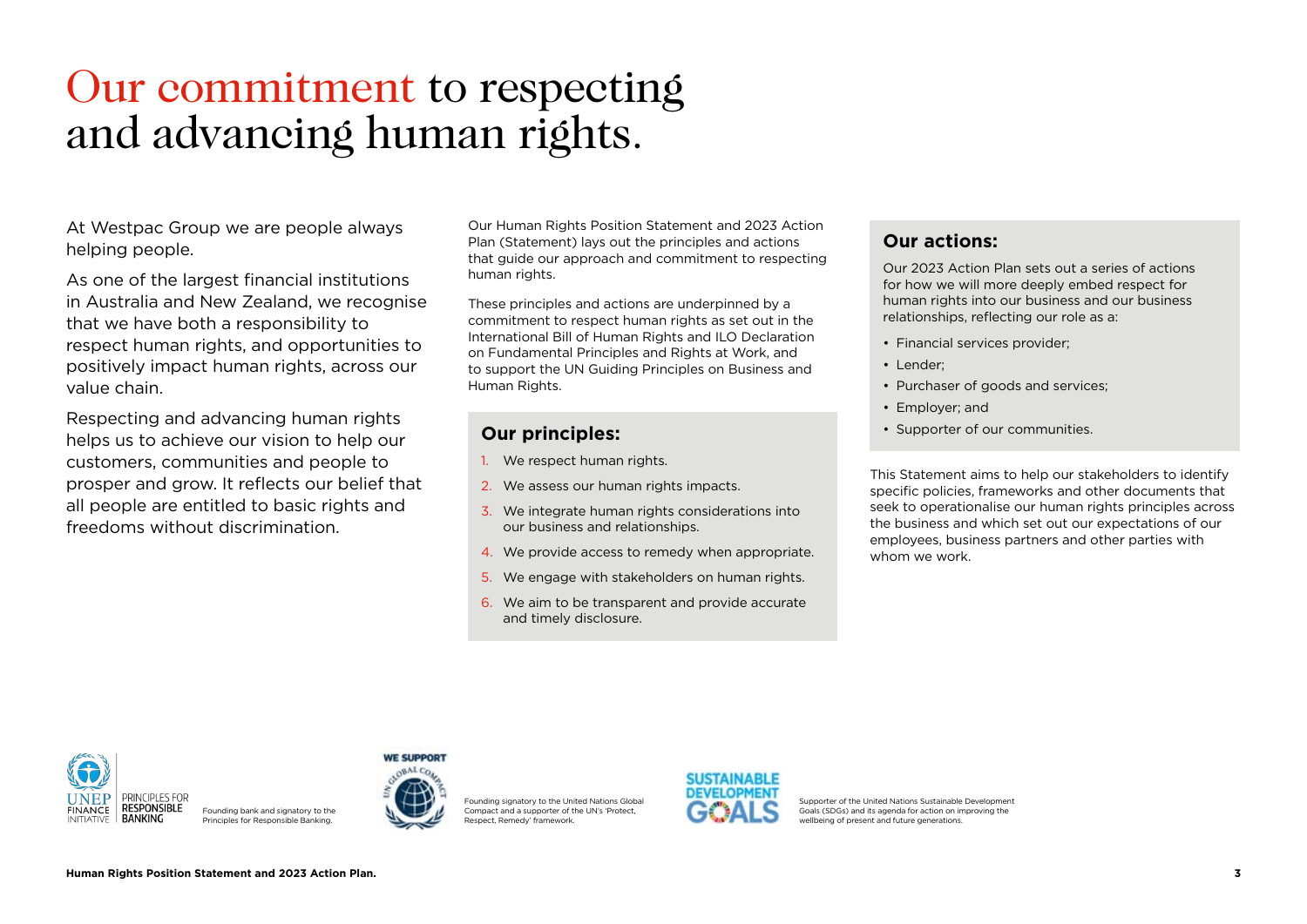### <span id="page-3-0"></span>Our principles.

**The principles that guide and inform our approach to human rights.**

## 1. 2. 3.

#### **Respect for human rights.**

We are committed to respecting internationally recognised human rights as set out in the International Bill of Human Rights' and ILO Declaration on Fundamental Principles and Rights at Work. We support the UN Guiding Principles on Business and Human Rights and are working to implement them across the Group.

Where applicable laws differ from our principles, we will follow the higher standard. Where they conflict, we will comply with applicable laws while seeking to respect and advance human rights as set out in this Statement as far as possible.

#### **Human rights due diligence.**

We seek to identify, prevent, mitigate and account for our adverse human rights impacts through a range of processes<sup>2</sup>. We are committed to continuing to evolve and strengthen these processes in line with the UN Guiding Principles on Business and Human Rights. These outline human rights due diligence as an ongoing process to assess actual and potential human rights impacts, integrate and act on the findings, track responses, and communicate about how impacts are addressed. Over the duration of the Action Plan we will work to uplift our approach and capability to identify, prevent, mitigate and account for adverse human rights impacts we identify across the Group.

We recognise that, in implementing human rights due diligence in accordance with the UN Guiding Principles on Business and Human Rights, it is important to focus on the impacts on people, not only the impacts on our business. In some cases, we are strengthening the understanding of our people about what this means in practice.

#### **Integration of human rights considerations into our business and business relationships.**

We continually strive to more deeply integrate human rights considerations across our business and build the capacity of our people to understand, assess and address human rights risks and impacts. We value business partners, including joint-venture partners, suppliers, contractors and outsource providers as well as customers who share this respect for human rights. As we work to integrate human rights considerations more deeply into the business (for example through our contractual arrangements, codes of conduct and assessment processes) we will increase our engagement with business partners and customers to drive awareness and continuous improvement in this regard. This Statement reflects the expectations we have already set for our business partners and customers relating to human rights, and our plans to strengthen our standards.

#### **Human rights frameworks and initiatives.**

We participate in, and are committed to supporting, the following initiatives which include principles around respecting human rights:

- United Nations Global Compact;
- Equator Principles; and
- Principles for Responsible Banking.

The following additional instruments and frameworks help to guide our human rights approach:

- OECD Guidelines for Multinational Enterprises;
- UN Declaration on the Rights of Indigenous Peoples;
- The United Nations Convention on the Rights of the Child;
- UN LGBTI Standards for Business; and
- Sustainable Development Goals.
- 1. The International Bill of Human Rights consists of the Universal Declaration of Human Rights and the two main instruments through which it has been codified, being the International Covenant on Civil and Political Right International Covenant on Economic, Social and Cultural Rights.
- 2. These are detailed in the *2023 Action Plan*.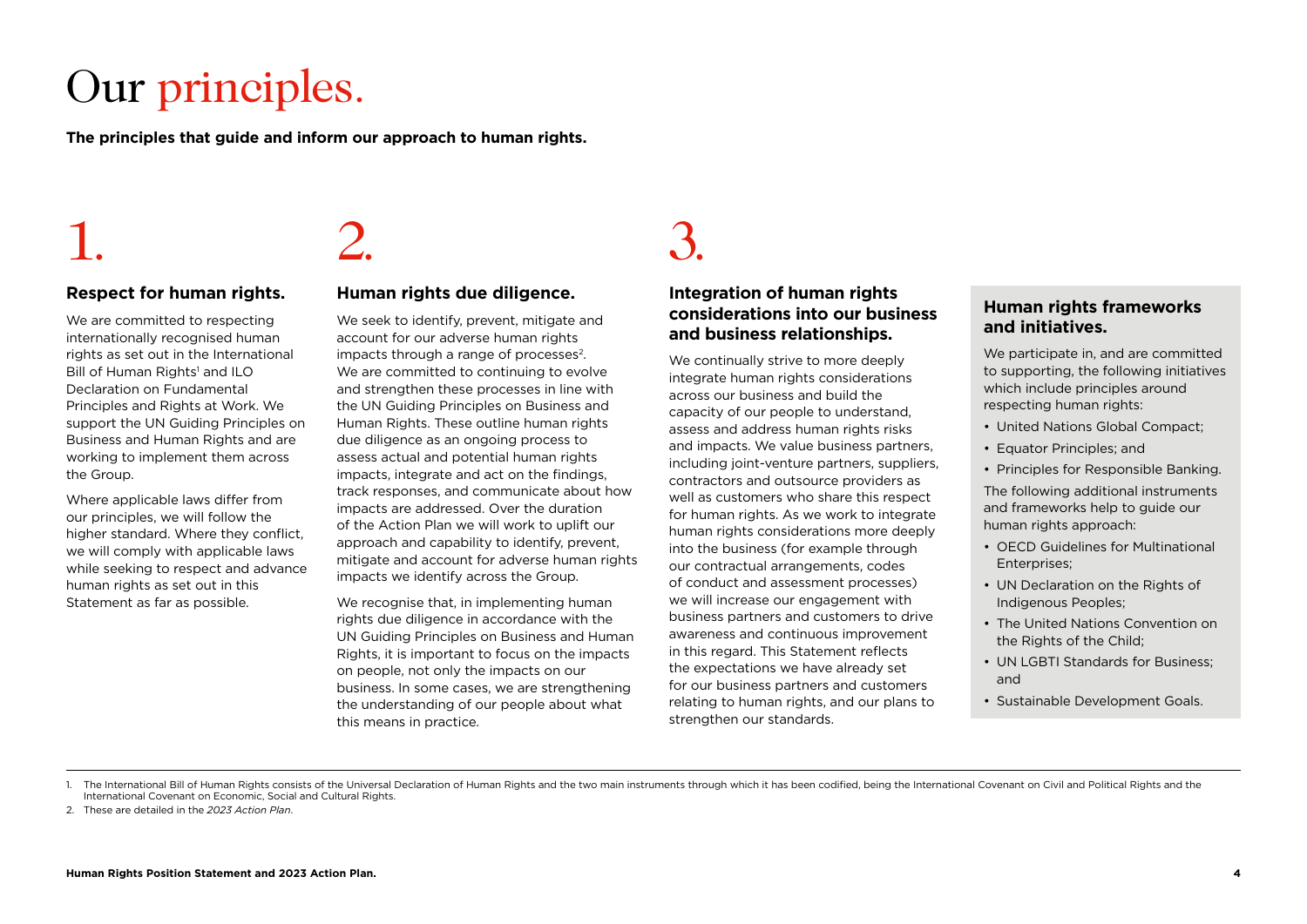## 4. 5. 6.

#### **Access to remedy.**

In line with the UN Guiding Principles on Business and Human Rights, where we identify that we have caused or contributed to an adverse human rights impact, we recognise our responsibility to provide for or cooperate in its remediation. Where we have not caused or contributed to an adverse impact, but are directly linked to it through our products, operations or services, we recognise that we may be able to play a role in remediation.

We provide mechanisms through which grievances can be raised on a number of topics, including human rights. We will seek to improve the effectiveness of these mechanisms in relation to remediating human rights issues.<sup>3</sup>

#### **Stakeholder engagement.**

We aim to engage with a range of stakeholders in good faith to deepen our understanding of their expectations around our human rights performance, as well as to help raise our awareness and understanding of human rights.

#### **Transparency and timely disclosure.**

We aim to be transparent about how we are addressing human rights impacts across our business and disclose our performance in an accurate and timely manner.

#### **What is remedy?**

The UN Guiding Principles on Business and Human Rights recognise a variety of different remedies that a company may seek to provide (or cooperate in providing) if they identify that they have caused or contributed to human rights harm. These could include:

- Apologies;
- Restitution;
- Rehabilitation;
- Financial or non-financial compensation and punitive sanctions (criminal or administrative, such as fines); and
- Prevention of harm through, for example, injunctions or guarantees of non-repetition.

3. See *Feedback, complaints and questions* for a list of grievance mechanisms.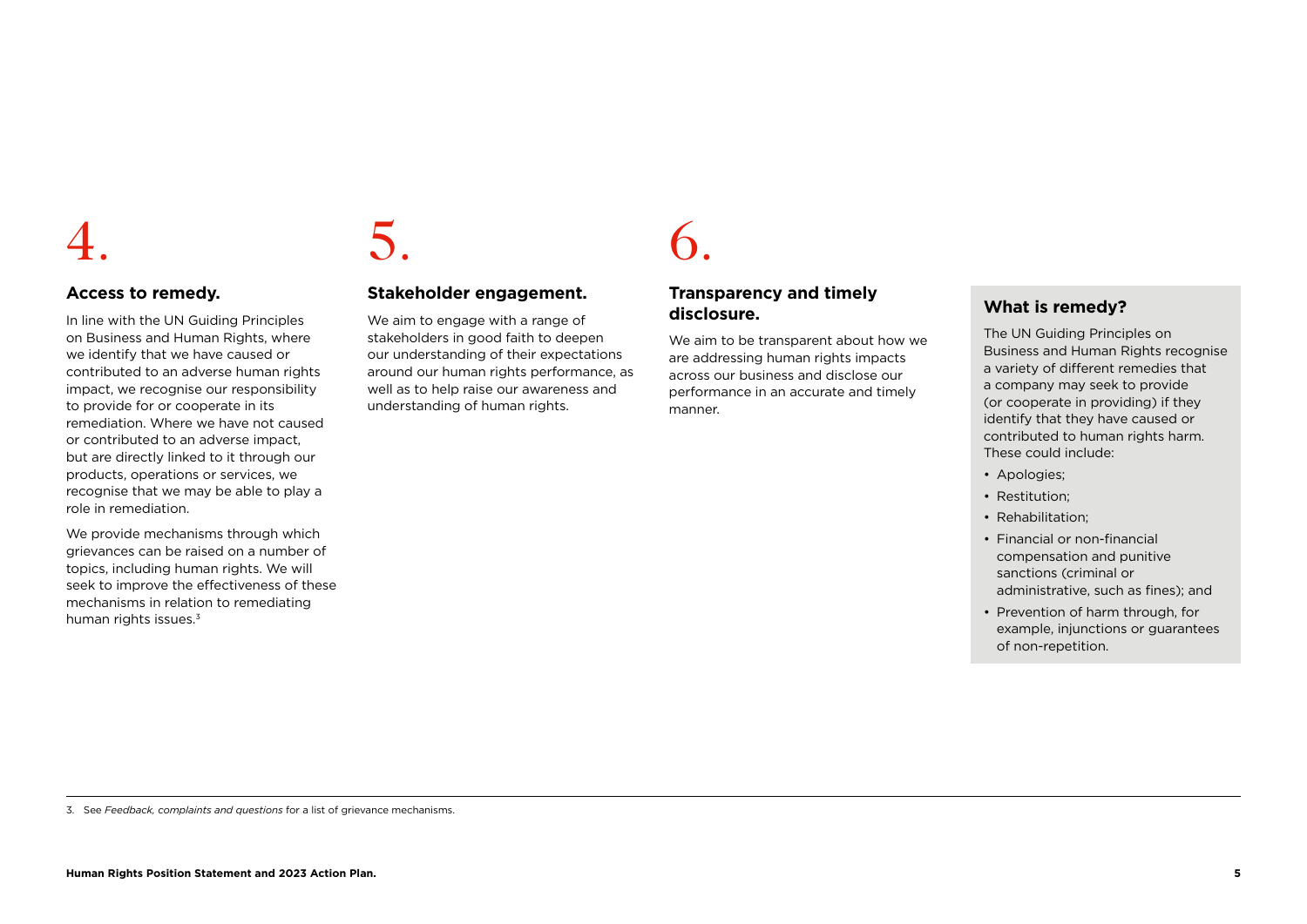<span id="page-5-0"></span>Our 2023 Action Plan.

Our Action Plan outlines how we put our principles into action, including in the different roles we play, and the key areas where we can strengthen our approach.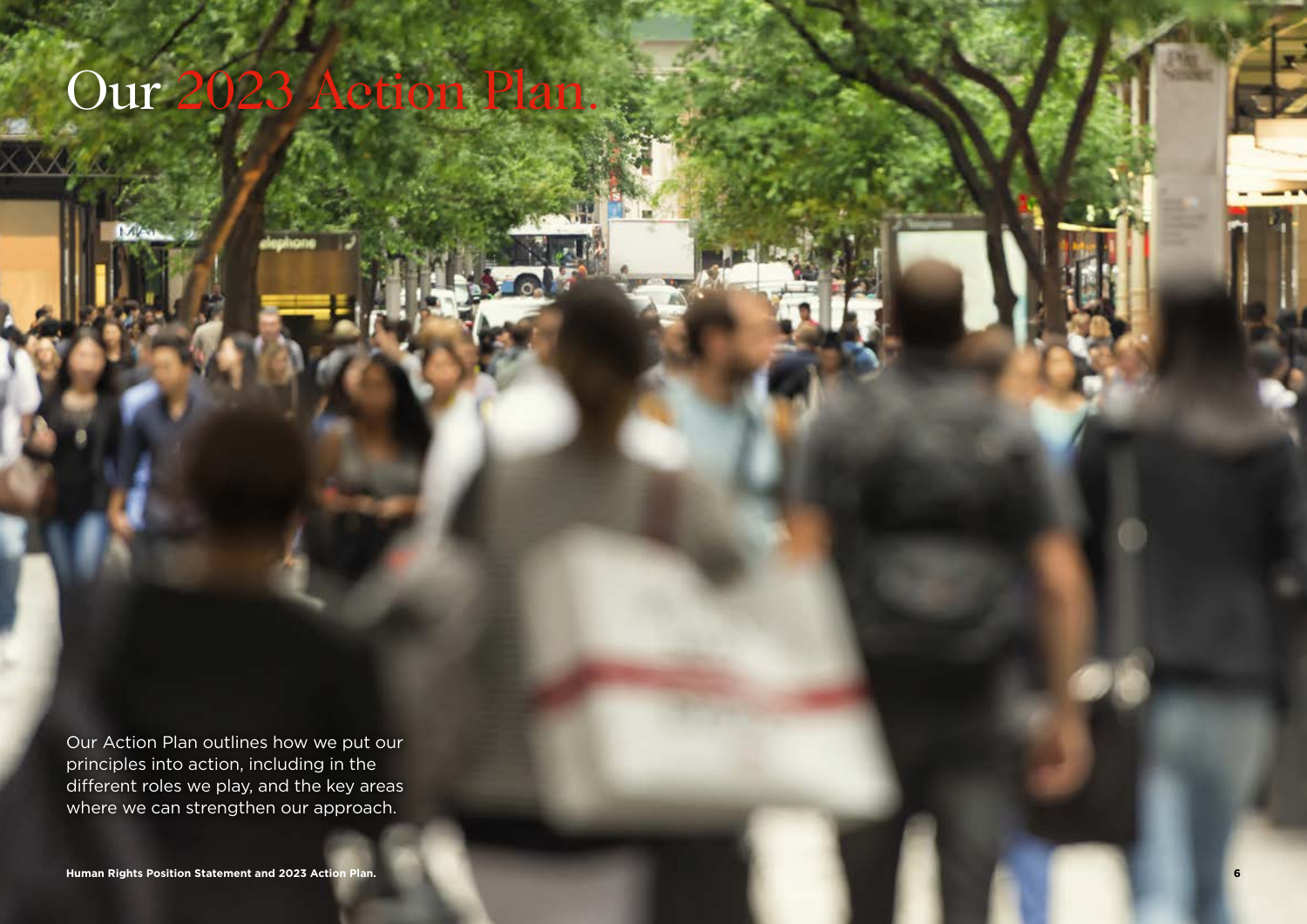### <span id="page-6-0"></span>Respecting human rights as a financial services provider.

Westpac delivers services to 14.2 million customers across a broad range of consumer, business and institutional banking and wealth management services through a portfolio of financial services brands and businesses.

#### **Human rights impacts.**

**The key human rights that could be at risk through our activities.**

We have the opportunity to help customers to achieve their financial goals, but this comes with a responsibility to deal with people fairly and honestly.

We recognise the risk that we may impact on human rights through how we provide products and services; our use of our customers' personal information; how we work with customers experiencing vulnerability; and how we support access to financial services by Indigenous Peoples.

Our services may also be exploited for criminal purposes or otherwise used in a way that adversely impacts on human rights.

#### **Due diligence.**

**How we operationalise our responsibility to respect human rights.**

#### **Doing the right thing by customers at all times.**

Our Code of Conduct describes the standards of conduct expected of our people, and provides a set of guiding principles to help us do the right thing by our customers.

Westpac is also looking at ways to design and offer products and services that are more inclusive and accessible, including taking into consideration the unique needs of Aboriginal and Torres Strait Islander Australians. Our Reconciliation Action Plan sets out the various ways we are driving better banking experiences and supporting Reconciliation by addressing inequality and building respect between Indigenous and non-Indigenous Australians.

In New Zealand, we use our Te Kākano framework to embed working more effectively with our Māori and Iwi communities. This enables us to support the Māori economy to grow and prosper, so that these communities have access to finance and are financially included.

#### **Taking extra care with customers experiencing vulnerability.**

We are committed to training our staff to treat vulnerable customers with sensitivity, respect and compassion.

We recognise that customers may become vulnerable at different points in their lives and require extra care and sensitivity in the way we serve and support them. Our Customer Vulnerability Policy and Standard underpins

how we help customers with their individual needs and deliver extra care when our customers need it most. In doing so, we can help those customers who may be significantly less able to represent their own interests, and susceptible to harm, loss or disadvantage.

We provide dedicated specialist support to our customers – including for victims of domestic and family violence – with access to services such as financial counselling and family support.

#### **Respecting personal data and the right to privacy.**

We know that trust is critical to our business. That is why we are committed to protecting the privacy of our customers, employees, and other people we interact with. When we collect personal data, we seek to handle that personal data fairly and transparently. Our approach is set out in our Privacy Policy, and supported by internal policies and standards on privacy, data governance, and security. Our Cybersecurity Coordination Centre actively monitors and helps secure personal data from cyber threats, and monitors, prevents and responds to potential data breaches. These steps help us ensure that the personal data that we collect is secure and used responsibly, used within the reasonable expectations of the people to whom it relates, and that individuals' rights, preferences and consents are respected.

With the introduction of a consumer data right in Australia, consumers will have greater control over their data and the ability to share banking information with others, including with other banks. Westpac is committed to empowering consumers through data portability, while respecting their privacy rights.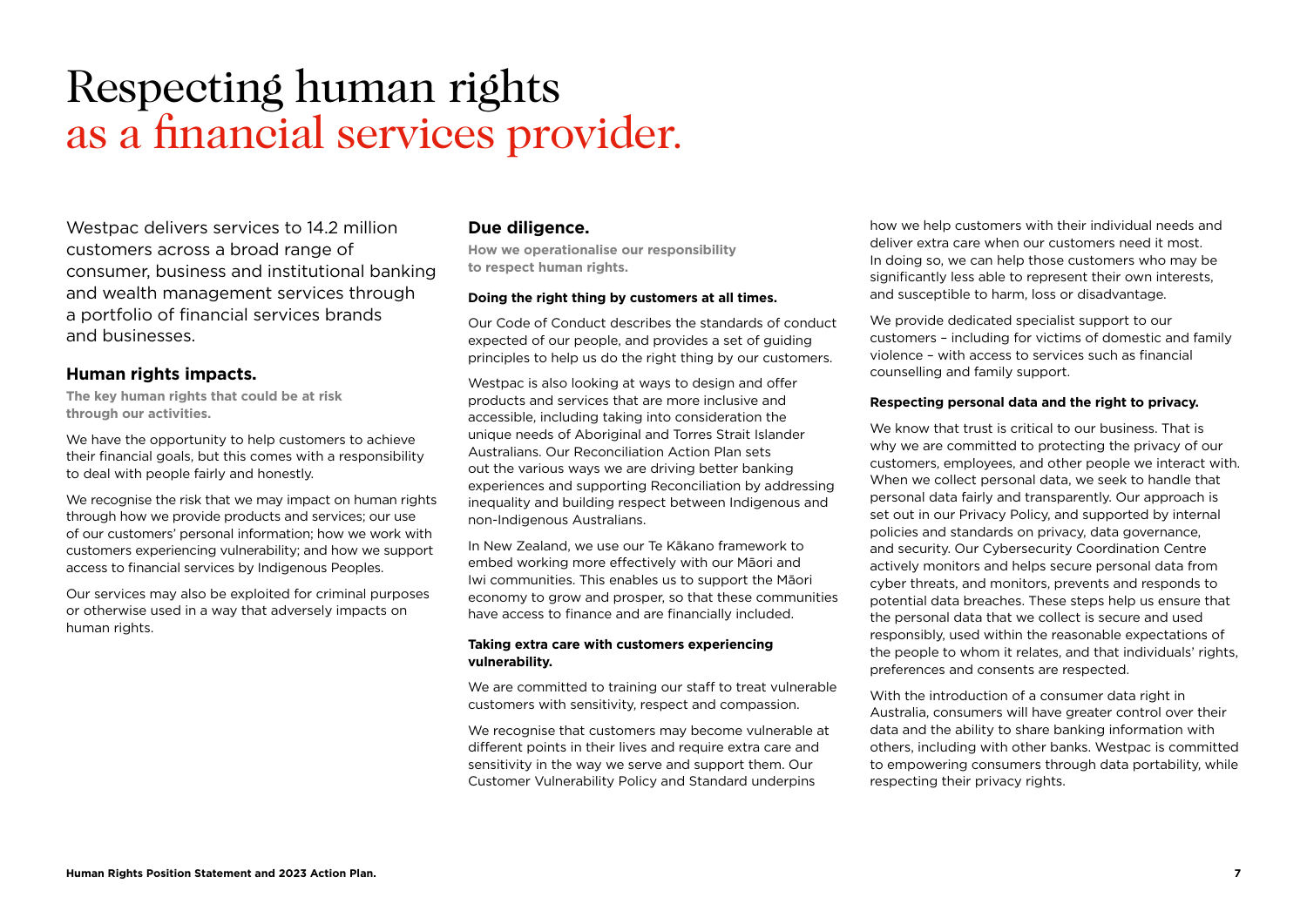Westpac also recognises the potential of new and emerging technologies such as biometric recognition, Artificial Intelligence (AI), machine learning, and automated decision-making to impact on the privacy of individuals and other human rights (see below).

#### **New and emerging technologies.**

In a rapidly evolving technological environment, Westpac continually monitors developments and proactively considers how we use technology – such as robotics and AI – responsibly. Recognising the potential impact on human rights, we have worked with industry experts to develop internal principles and toolkits to guide our use of such technologies, including when designing systems, using third parties and providing data for processing by AI. We seek to use AI responsibly in support of our customers, our people, and our communities. As emerging technologies continue to evolve and mature, Westpac is committed to ongoing review and realignment of the applicable principles and toolkits to remain consistent with best practice and within legal and regulatory frameworks as appropriate.

#### **Acting on financial crime.**

The Group Financial Crime Risk Management Framework addresses anti-money laundering & counter-terrorism financing, bribery and corruption; tax transparency; and economic and trade sanctions violations. This Framework is supported by specific policies for each identified area of financial crime risk as well as by standards, processes, systems and guidance for employees.

We are taking action to strengthen our financial crime detection and prevention activities, including our transaction monitoring for child exploitation risks.

#### **Impact of climate change on customers.**

We recognise the links between climate change and human rights. Our Climate Change Position Statement and Action Plan addresses the action we are taking to help our customers respond to climate change. For example, we provide access to products and services that help our customers become more climate-resilient and support customers to recover after natural disasters.

#### **Access to remedy.**

**The processes we have in place to allow for complaints about human rights.**

#### **Providing access to grievance mechanisms for our customers.**

Customers who wish to raise a concern or complaint can do so through a number of different channels (see *Feedback, complaints and questions* for more information). We expect all Westpac employees to handle customers' concerns confidentially, respectfully and with careful consideration and professionalism. All of our complaints are managed in line with our Complaint Management Framework which incorporates our FAIRGO principles and sets out the timeframes to respond to complaints and our complaint processes to be genuine, fair, reasonable, transparent and timely. In resolving complaints and determining outcomes we also must meet our requirements set out in relevant laws, regulatory standards, industry codes of practice (such as Banking Code of Practice), and our policies.

The Group also has a Customer Advocate who can provide an independent review of the outcome of complaints. In Australia, our customers are also able to contact several independent bodies to raise any concerns, such as the Australian Financial Complaints Authority (AFCA). For customers who choose to litigate, and especially for those who are un-represented, we follow model litigant principles – including acting fairly and with integrity. In other jurisdictions, we make customers aware of avenues for making disputes including to regulators and industry bodies.

#### **Providing access to grievance mechanisms for those impacted by financial crime.**

We assist law enforcement agencies in preventing criminals from carrying out illegal activity. In this regard, Westpac has an important role to play in strengthening our identification of suspicious payments and increasing our due diligence on customers who have had a suspicious payment reported to AUSTRAC.

We are seeking to better understand how financial crime with human rights impacts may impact our responsibilities regarding remediation in line with the UN Guiding Principles on Business and Human Rights, including when we might be considered to have contributed to such crimes, and when we may be seen as directly linked through our services. In line with the UN Guiding Principles on Business and Human Rights, we recognise our responsibility to provide for or cooperate in remediation where we identify we have caused or contributed to human rights harm, and that we may choose to play a role where we are directly linked to harm through our products, operations or services.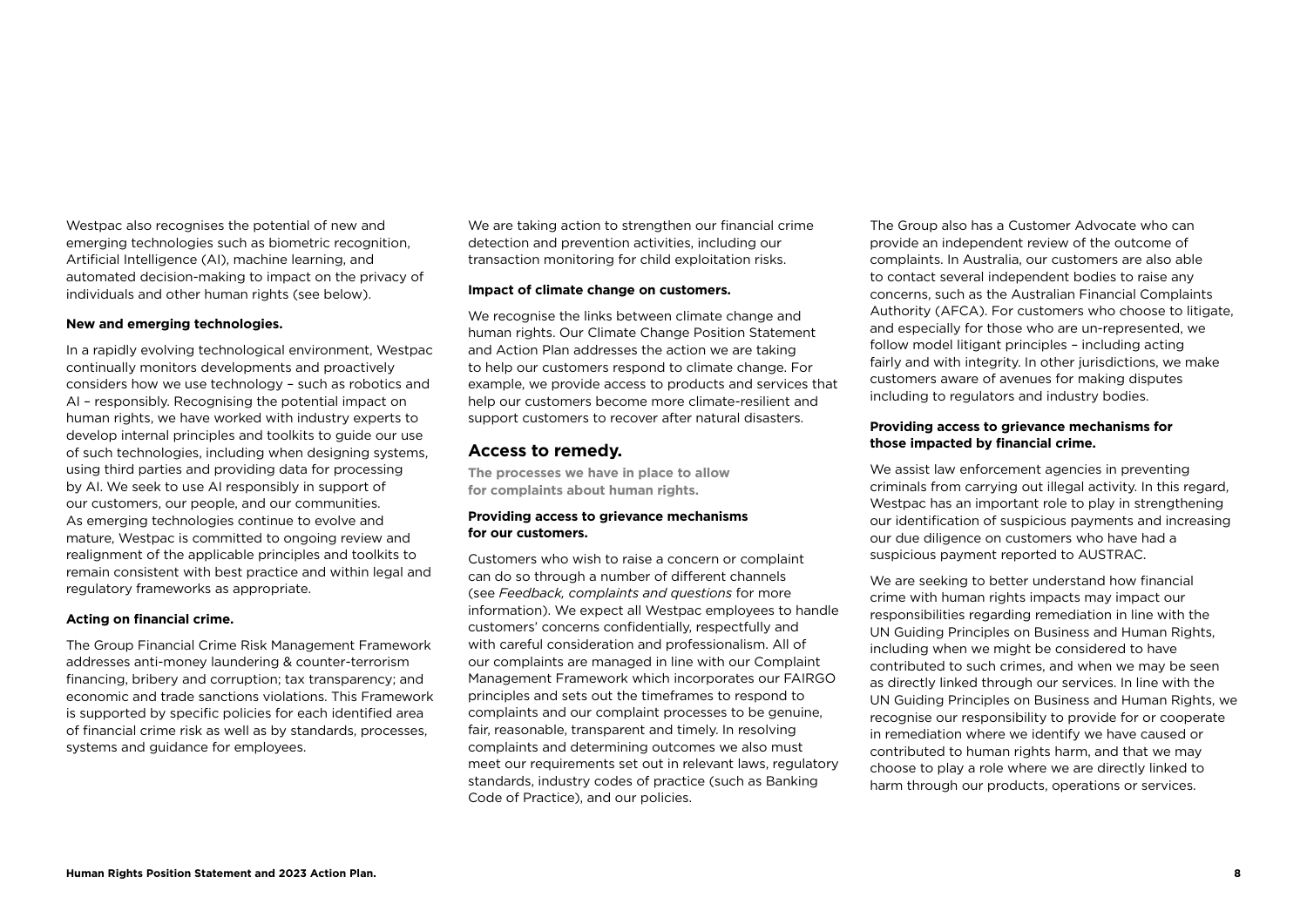#### **Actions.**

**Action 1:** Deliver an extra level of care and sensitivity in the way we serve and support customers experiencing vulnerability. This includes embedding our service model, building our partnerships with third parties, refining support tools, providing clear guidance on expectations and uplifting capability through training on key areas where customers may experience vulnerability. We will continue to undertake change management to reinforce awareness and appropriate responses in how we care, listen and act.

**Action 2:** Continue to enhance and uplift our ability to protect personal data and respect individuals' right to privacy, including better equipping our business and people to understand and address the privacy risks that arise in a rapidly evolving technological and regulatory environment. This includes regular training and awareness-raising on privacy compliance obligations and behavioural expectations for our employees and contractors and continuing to embed privacy by design into the development of our products and services and our business operations.

**Action 3:** Implement a program of work to more deeply integrate consideration of modern slavery risk into the Group's financial crime processes, including Know Your Customer and Anti-Money Laundering detection systems. This will include training on 'red flags' that will assist our people in detecting and reporting this activity.

**Action 4:** Build our understanding and awareness of child exploitation prevention and child protection by working with industry experts and organisations including International Justice Mission (IJM) and Save the Children. This will inform a series of actions and investments aimed at reducing the adverse human rights impacts of financial crime which have resulted or could result, from misuse of our services.

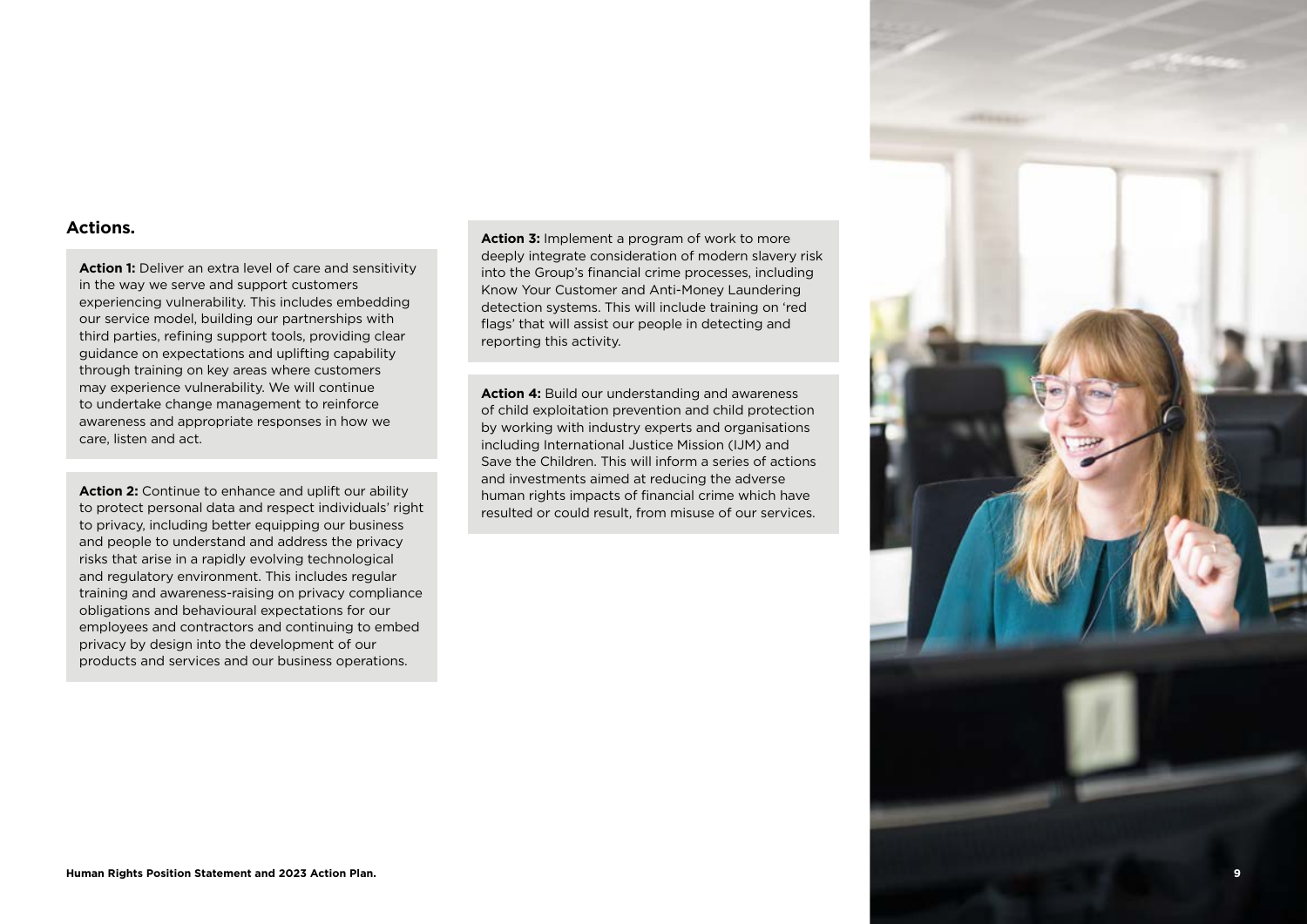### <span id="page-9-0"></span>Respecting human rights as a lender.

Westpac is a major lender to business and institutional customers, lending over \$190 billion in 2019.

#### **Human rights impacts.**

**The key human rights that could be at risk through our activities.**

Westpac is committed to sustainable finance, including managing the human rights dimensions of our finance and lending activities.

We recognise that there may be risks of adverse human rights impacts through our lending. The risks are dependent on the types of businesses or other institutional customers we are lending to, but may include freedom from slavery, freedom from discrimination, fair payment of wages and safe and healthy working conditions, and land and environment-related human rights.

#### **Due diligence.**

**How we operationalise our responsibility to respect human rights.**

We seek to incorporate human rights along with other environmental, social and governance (ESG) risks into the credit assessment and approval process for our business, corporate and institutional customers. We aim to conduct individual customer due diligence measures which are commensurate with the severity and likelihood of the adverse impact. The requirements for ESG risk analysis are outlined in Westpac's ESG Credit Risk Policy. The policy requires that ESG risk is considered in each stage of our credit cycle.

In addition, Position Statements set out our approach to financing certain sensitive sectors known to have particular impacts on human rights, including agribusiness, defence and tobacco.

We continue to build and refine our screening processes to include deeper consideration of country and sector risks, and additional checks where human rights risks are identified. This may involve the Group's sustainability team and external experts providing advice, for example in the case of financing major projects under the Equator Principles.

Where human rights concerns are identified, we look to better understand customers' policies, processes and practices and, where possible, work with them to improve these. We may require customers to commit to managing and monitoring their human rights risks in line with legal requirements or voluntary principles and commitments. This may include risk mitigation measures, such as effective stakeholder engagement strategies, grievance mechanisms and independent human rights impact assessments.

We are working to continually mature and embed implementation of our policies and positions with guidance materials, awareness raising and training for relevant employees for areas identified as high risk.

#### **Access to remedy.**

**The processes we have in place to allow for complaints about human rights.**

Where we do not have confidence that a customer will meaningfully prevent adverse human rights impacts, or provide for or cooperate in remediation where they have caused or contributed to adverse impacts, we may look to exit our relationship with the customer (noting that this approach must operate in conjunction with other obligations, such as our legal agreements and compliance with the Banking Code of Practice, if applicable).

Where we identify that we have caused or contributed to an adverse human rights impact through a lending relationship, we recognise our responsibility to provide for or cooperate in its remediation in line with the UN Guiding Principles on Business and Human Rights. Where we have not caused or contributed to an adverse impact, but are directly linked to it through our products, operations or services, we recognise that we may be able to play a role in remediation.

In the event of a concern or grievance arising from our lending relationships, any member of the public is able to contact the Group Sustainability team via email sustainability@westpac.com.au or by post to 275 Kent Street, Sydney NSW 2000 Australia.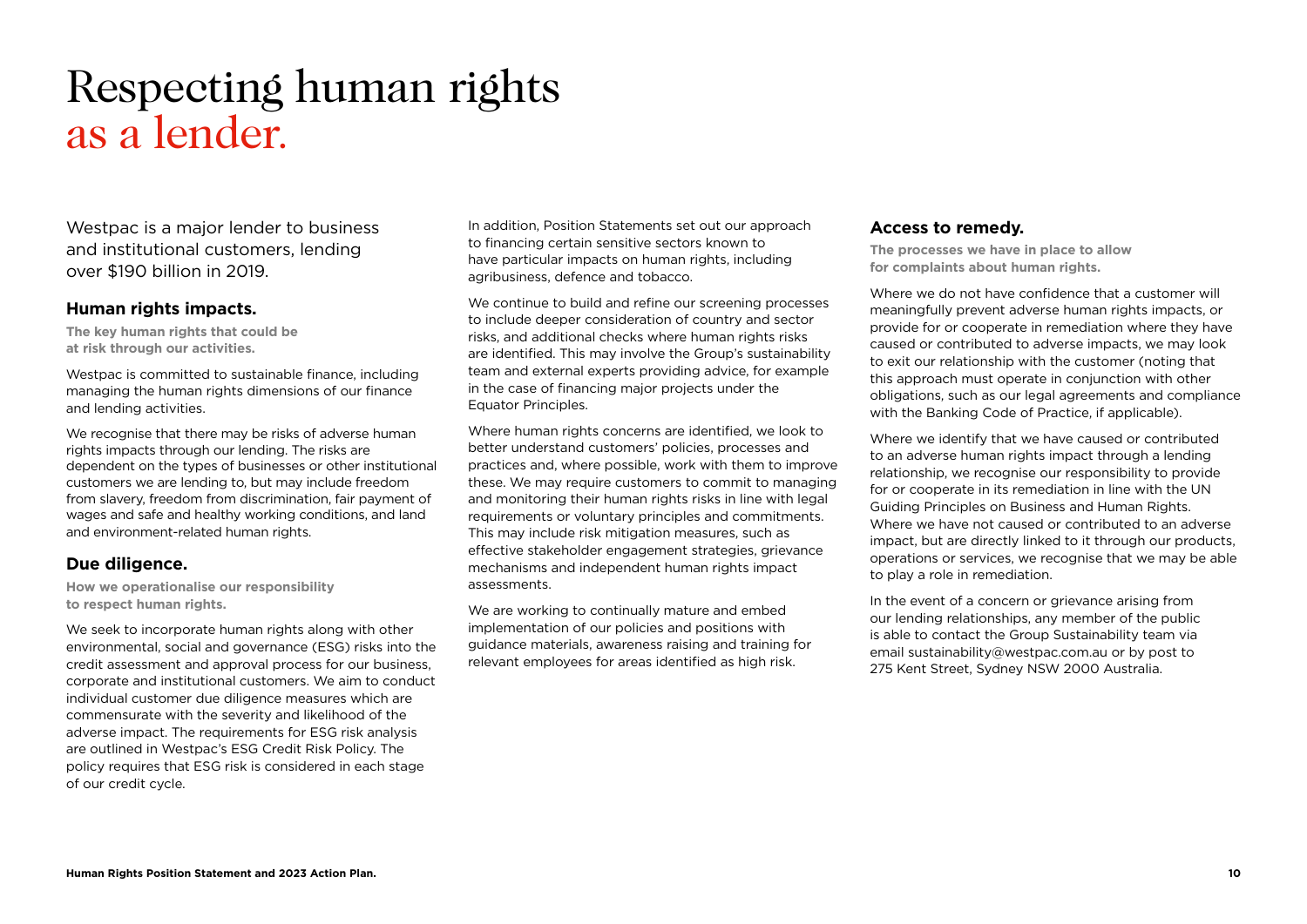#### **Actions.**

**Action 5:** Review our ESG Credit Risk Policy as part of an annual review cycle and identify opportunities to continually strengthen consideration of human rights risk in the credit assessment process, year on year.

**Action 6:** Improve our ability to identify and assess human rights risks and salient issues in our lending relationships. Our initial focus will be on customers associated with high-risk sectors, activities and contexts, together with customers subject to individual or transaction-based credit risk analysis. As part of this, we will assess ESG screening tools available to assist in more efficient and effective risk identification and management.

Action 7: Deliver targeted capability building and training for relevant staff, thereby enabling improved identification and management of human rights risks, particularly within banking, risk and credit teams.

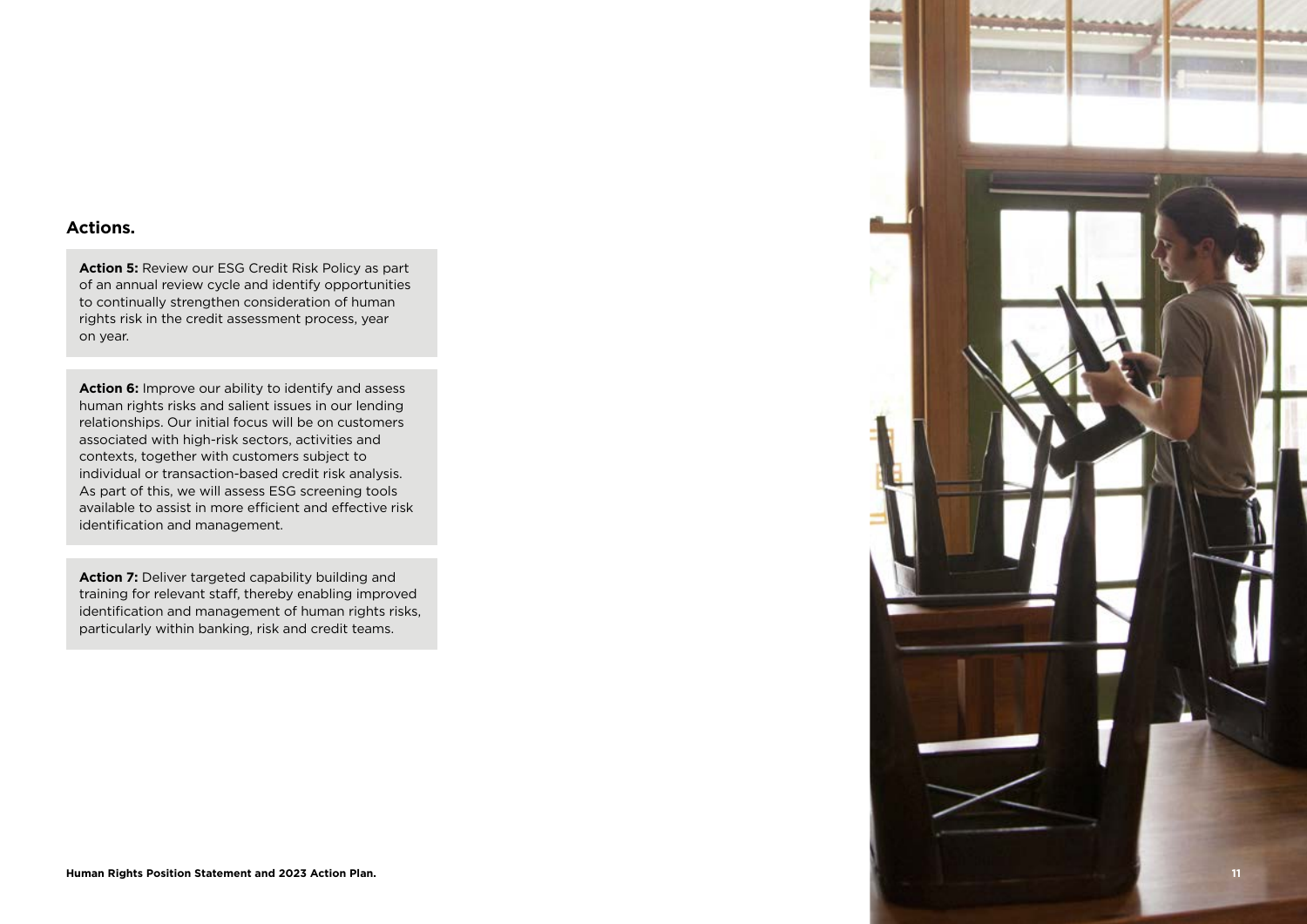### <span id="page-11-0"></span>Respecting human rights as an employer.

Through our operations, we employ over 36,000 people across the Group.

#### **Human rights impacts.**

**The key human rights that could be at risk through our activities.**

As an employer, we recognise our role in respecting the human rights of our employees.

We recognise that there may be risks of adverse human rights impacts to our people – including in relation to freedom of association and collective bargaining; freedom from discrimination, harassment and bullying; and ensuring safe and healthy working conditions.

#### **Due diligence.**

**How we operationalise our responsibility to respect human rights.**

Through our people policies and programs, we respect the rights of our employees in how we:

- Promote equitable opportunity, inclusion and diversity including through Indigenous cultural competency;
- Support ongoing training and development;
- Deal with grievances:
- Promote positive mental health and wellbeing;
- Provide a safe, secure and supportive working environment; and
- Remunerate and reward our people.

We believe in the right of our people to freedom of association as outlined in Our Principles for Doing Business.

We also empower our people to advance human rights that they are passionate about through employee-led action groups which support a diverse and inclusive workplace.4 With the support of these groups, we can deepen our understanding of our people's expectations and promote action. For example, this has included support for cultural diversity in leadership, flexible leave provisions for those experiencing domestic violence and those transitioning gender, and bereavement leave for Aboriginal and Torres Strait Islander employees for 'Sorry Business' 5.

#### **Access to remedy.**

**The processes we have in place to allow for complaints about human rights.**

Employees, secondees, contractors and consultants can raise concerns about suspected or actual unethical or unlawful behaviour through a range of internal and external avenues, including a confidential hotline. We also provide separate avenues for raising personal work-related grievances not covered by the Speaking Up Policy.

In all cases we aim to address concerns and grievances in a fair, consistent, confidential and timely manner. We recognise the importance of continuing to build awareness of these channels across the organisation, including through information for new-starters, compulsory training and promotion through internal communication campaigns.

#### **Actions.**

**Action 8:** Embed our commitment to attracting and retaining a more diverse workforce in our business. This includes a focus on women in leadership, supporting Indigenous employees and training to support inclusive leadership and Indigenous cultural awareness.

**Action 9:** Review how our commitment to respect human rights as an employer in the Pacific aligns with local laws, regulations and codes in relation to fundamental rights at work (those relating to freedom from child labour, freedom from forced labour, non-discrimination at work, and freedom of association and collective bargaining).

**Action 10:** Embed our ongoing commitment to improving the psychological health and safety of our workforce through increasing leadership and employee capability, and improved systems and practices in the management and support of workplace mental health.

<sup>4.</sup> For current Employee Action Groups, see [Australian Employee Action Groups](https://www.westpac.com.au/about-westpac/inclusion-and-diversity/inclusion-inspires-action/champions-of-inclusion/) and [New Zealand Employee Action Groups.](http://www.westpac.co.nz/who-we-are/careers-at-westpac/working-for-us)

<sup>5.</sup> Traditional funeral rites and ceremonies are important cultural practices for First Australians, and obligations surrounding illness, funerals and mourning are referred to as 'Sorry Business'. We introduced three additi – in addition to existing compassionate leave – in our Enterprise Agreement to support the cultural responsibilities of employees who identify as being Aboriginal or Torres Strait Islander.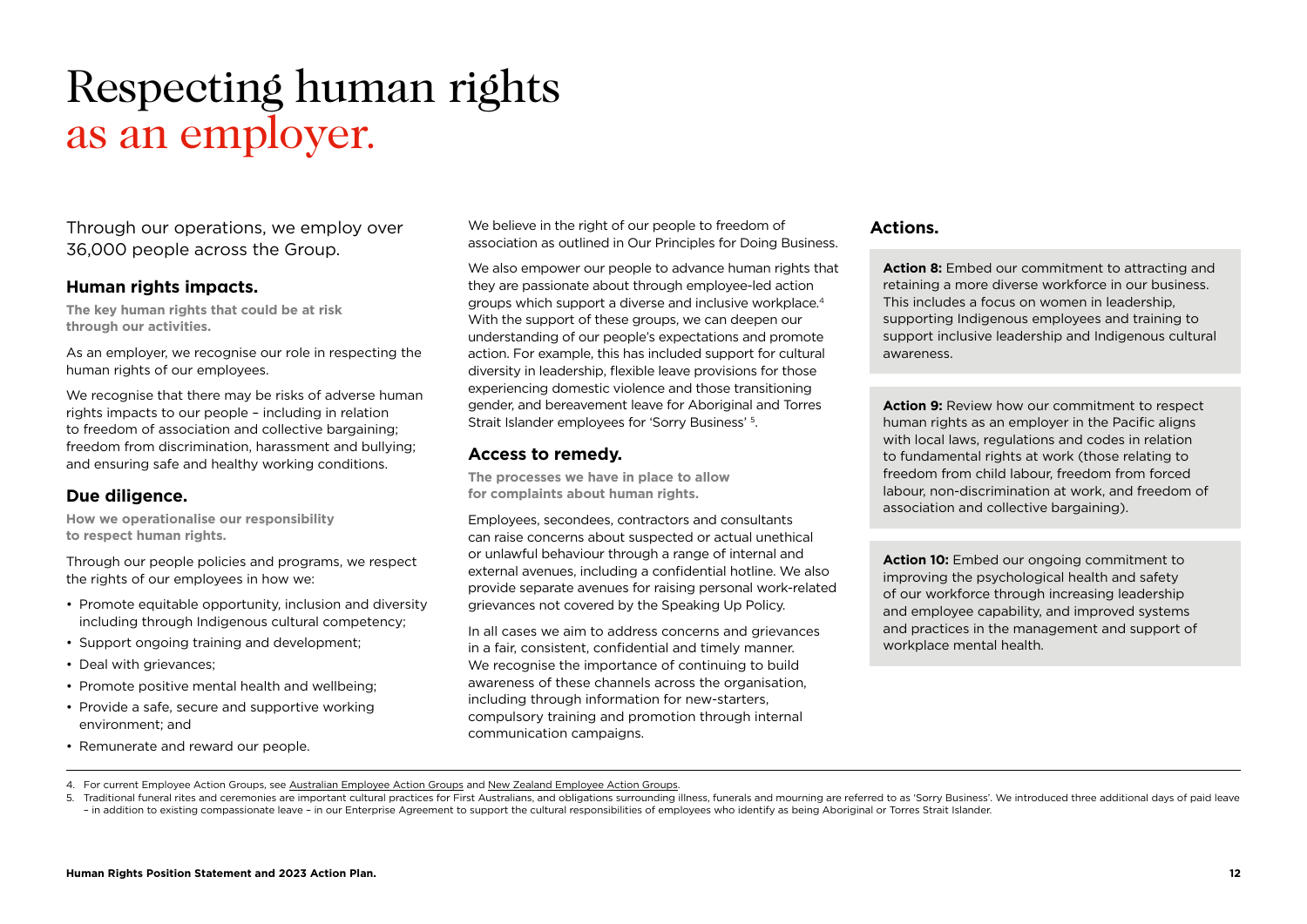### <span id="page-12-0"></span>Respecting human rights as a purchaser of goods and services.

In 2019, we spent \$6.5 billion with approximately 30,000 suppliers across Australia and New Zealand.

#### **Human rights impacts.**

**The key human rights that could be at risk through our activities.**

We have a responsibility to respect human rights across our entire value chain, including in our interactions with suppliers. We acknowledge that labour rights, in particular, could be at risk through these relationships, including rights to fair wages and adequate working conditions; freedom of association; non-discrimination; and freedom from forced and compulsory labour and the worst forms of child labour. We also have an opportunity to use our purchasing power to support positive impacts.

#### **Due diligence.**

**How we operationalise our responsibility to respect human rights.**

We expect our suppliers to respect human rights in their operations and supply chains, as set out in our Responsible Sourcing Code of Conduct.

The Responsible Sourcing Code of Conduct is communicated and implemented through sourcing and contract management frameworks, supplier screenings, assessments and scorecards; supplier engagement and risk management and mitigation. We also utilise contractual rights to validate suppliers' performance by using independent third parties.

Where we have identified issues of concern, including those relating to human rights, outside of our risk

appetite, we seek to better understand suppliers' processes and practices and work with them to resolve and improve these.

We also look for opportunities to support organisations through our supply chain that proactively support human rights. This includes promoting supplier diversity.

#### **Access to remedy.**

**The processes we have in place to allow for complaints about human rights.**

The Group's Speaking Up Policy applies to all current and former service providers and suppliers to Westpac (whether paid or unpaid). This means that suppliers and workers in our supply chain have a channel for reporting suspected or actual unethical or unlawful behaviour. This includes access to a confidential 24-hour independent hotline available in a range of countries. Where appropriate we are working to raise awareness of the Speaking Up Policy with our suppliers and to provide information about how our suppliers and their current and former employees can speak up under our policy.

The Supplier Advocate also acts as the voice for suppliers in relation to queries and complaints, particularly to support our commitments under the Australian Supplier Payment Code, to which Westpac became a signatory in 2017.

Where we identify that we have caused or contributed to an adverse human rights impact through our supply chain, we recognise our responsibility to provide for or cooperate in its remediation in line with the UN Guiding Principles on Business and Human Rights. Where we have not caused or contributed to an adverse impact, but are directly linked to it through our products, operations or

services, we recognise that we may be able to play a role in remediation.

#### **Actions.**

**Action 11:** Ensure that, from 2020, our Slavery and Human Trafficking Statement meets the requirements of the Australian Modern Slavery Act that are additional to those in the UK Modern Slavery Act (including consultation with related entities). This includes identifying and describing the risks of modern slavery practices in our operations and supply chain.

**Action 12:** Explore how we can provide for or cooperate with other effective grievance mechanisms and remedy in our supply chain.

**Action 13:** Implement a risk-based approach for the Responsible Sourcing program to prioritise high risk categories of spend and provide coverage for all forms of modern slavery.

**Action 14:** Strengthen supplier obligations and controls through the Responsible Sourcing program in the form of contract clauses, action plans and monitoring and reporting of performance through the Supplier Governance Framework.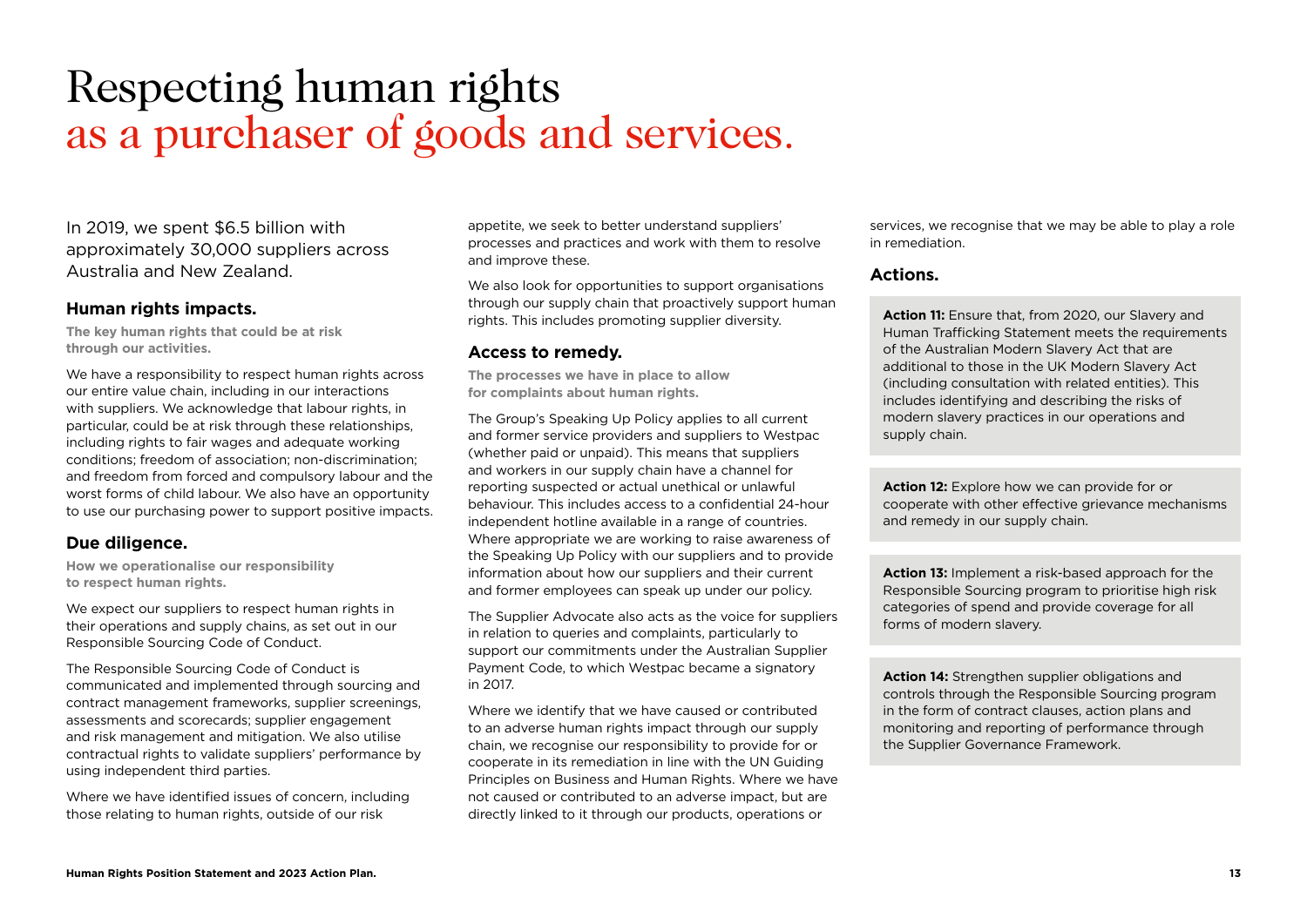### <span id="page-13-0"></span>Respecting human rights as a supporter of communities.

We have a long history of supporting the communities we operate in and where our people live and work, including through economic and social development initiatives. Through our support for communities and our broader stakeholder engagement activities, we look for opportunities to promote and advocate for the advancement of human rights.

#### **Human rights impacts.**

**The key human rights that could be at risk through our activities.**

We recognise that as a financial institution we may adversely impact on human rights. As one of Australia's largest companies, we also have significant opportunities to positively impact the advancement and realisation of human rights including though our support for communities and our broader engagement in public dialogue.

#### **Due diligence.**

**How we operationalise our responsibility to respect human rights.**

We carefully select and work with community partners who support some of the most vulnerable members of our communities. Our charitable Foundations provide grants, skill-based volunteering, mentoring and secondments to organisations and individuals that work to improve human rights for people experiencing social or financial disadvantage.

#### **Access to remedy.**

**The processes we have in place to allow for complaints about human rights.**

In the event of a concern or grievance about our approach to supporting communities, in addition to the channels outlined in previous sections, any member of the public is able to contact the Group Sustainability team via email sustainability@westpac.com.au or by post to 275 Kent Street, Sydney NSW 2000 Australia.

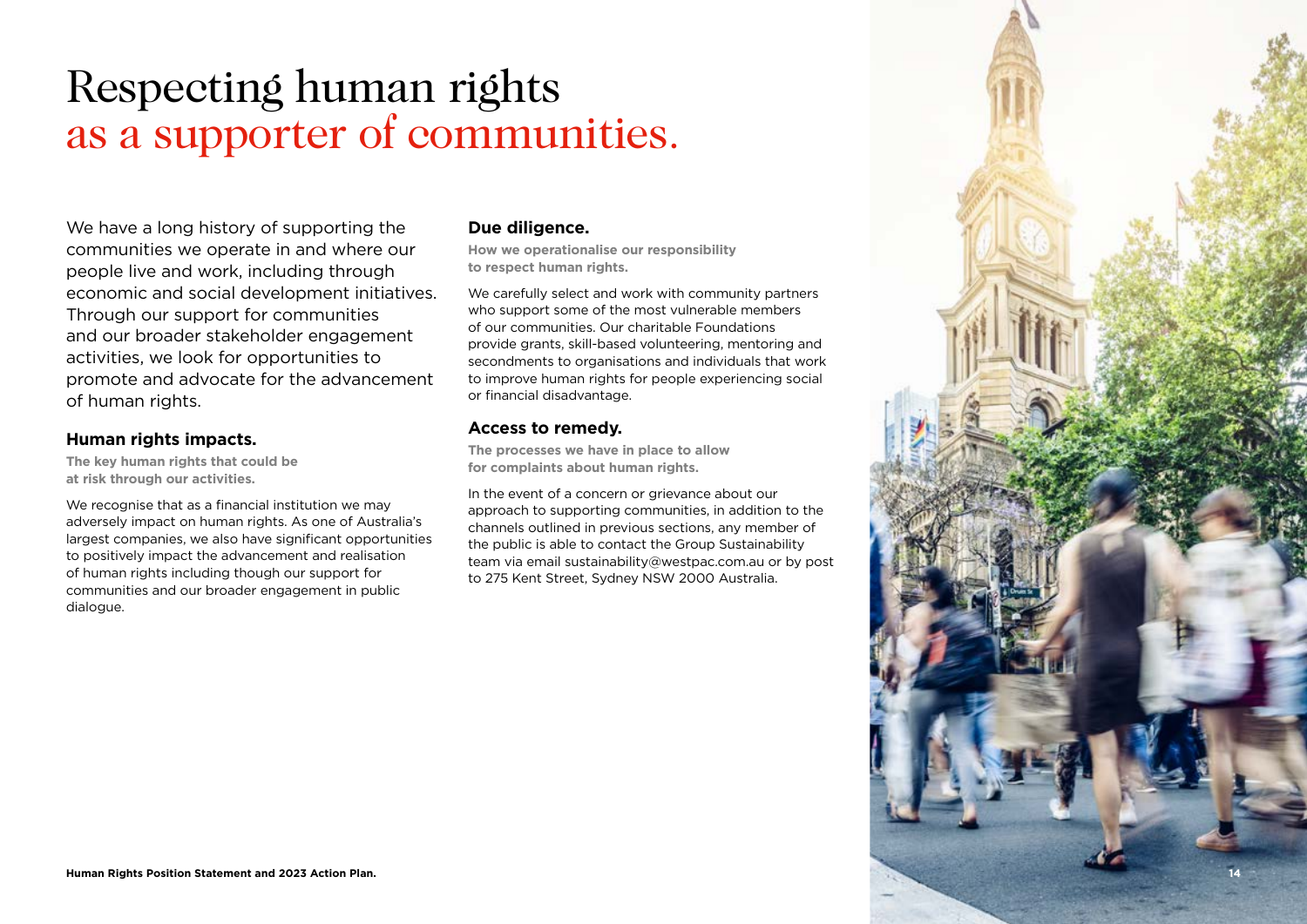<span id="page-14-0"></span>Embedding our principles.

As the UN Guiding Principles on Business and Human Rights recognise, our human rights risks may change over time as our operations and operating context evolve. In addition, while we are expected to address all our adverse human rights impacts, it may not always be possible for us to address them simultaneously. Therefore we recognise the need to continually review and improve how we embed our human rights principles into our business.

#### **Human rights impacts.**

**The key human rights that could be at risk through our activities.**

The way that we put our principles into action, including through our governance and oversight arrangements, risk management approach and stakeholder engagement, are critical for how effectively we are able to address human rights issues.

#### **Due diligence.**

**How we operationalise our responsibility to respect human rights.**

See *Our approach to human rights* section.

#### **Access to remedy.**

**The processes we have in place to allow for complaints about human rights.**

Any member of the public is able to contact the Group Sustainability team via email sustainability@westpac.com.au or by post to 275 Kent Street, Sydney NSW 2000 Australia.

#### **Actions.**

**Action 15:** Map our 2021–2023 Reconciliation Action Plan commitments against the UN Declaration on the Rights of Indigenous Peoples and undertake a social and economic impact assessment to better understand our opportunities to advance the prosperity of our Aboriginal and Torres Strait Islander peoples, customers and communities.

**Action 16:** To further strengthen our human rights governance and oversight we will improve our tracking, monitoring and reporting on human rights to executive levels and the Board to enhance oversight of human rights risks.

**Action 17:** Assess our current grievance mechanisms against the effectiveness criteria set out in the UN Guiding Principles on Business and Human Rights<sup>6</sup>. We will also review the expectations we place on business partners and customers involved in adverse impacts to establish grievance mechanisms.

Action 18: Determine or review our salient human rights issues at least annually. Our next review of our salient human rights issues will take place in 2020. We expect to consider how at-risk and vulnerable groups may be impacted by misuse of our services by others.

**Action 19:** We will continually improve the tracking and monitoring of our human rights approach including strengthening systems to track adverse human rights impacts identified, and assess progress towards addressing our human rights impacts.

6. UN Guiding Principle 31 outlines that grievance mechanisms should be legitimate, accessible, predictable, equitable, transparent, rights-compatible, a source of continuous learning and based on engagement and dialogue.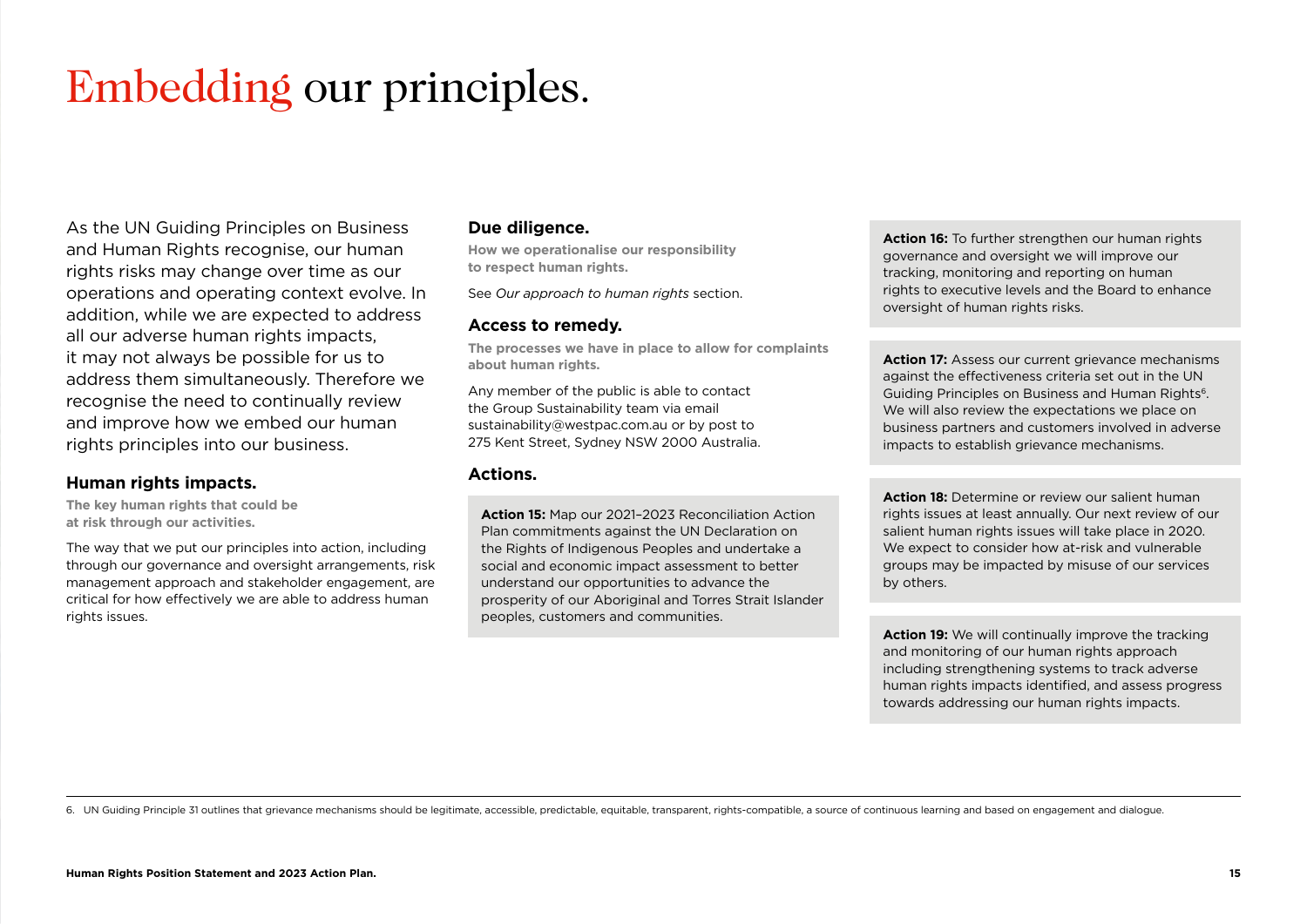# <span id="page-15-0"></span>Our approach to human rights.

Westpac Place

If Service Open 24/7

CASH EXCHANGE

*<u>Protection of the Contractors (Contractors)</u>* 

**BMART ATM**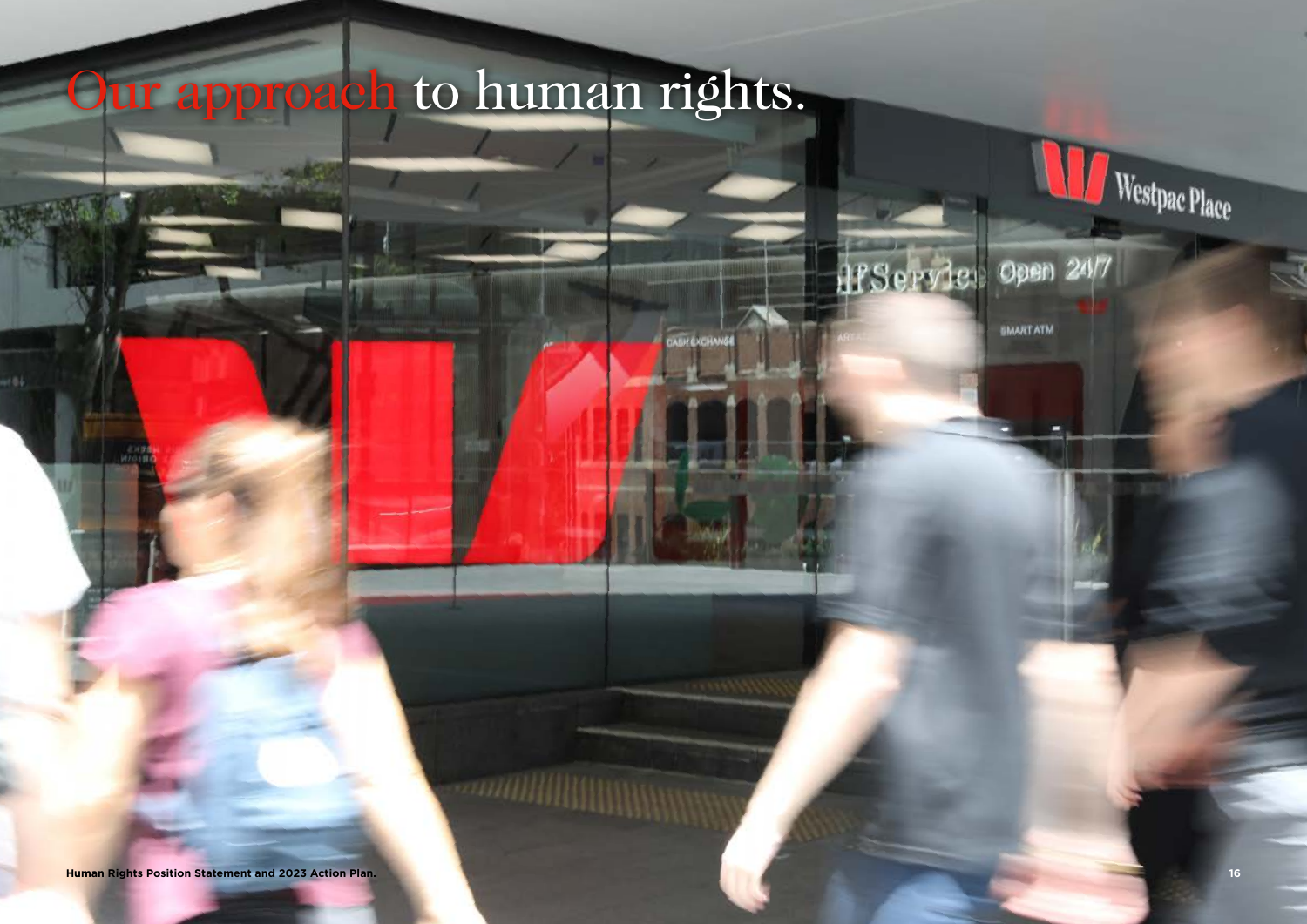### <span id="page-16-0"></span>Our approach to human rights.

#### **Oversight of our human rights approach.**

The **Westpac Group Board** has oversight of our approach to human rights and our management of human rights risks. This Position Statement is reviewed by the Executive Team and approved by the Board every three years.

The **Board Risk and Compliance Committee** considers and approves Westpac's Sustainability Risk Management Framework (which includes human rights risks) every two years.

The implementation and management of Westpac's approach to human rights is delegated to **Group Executives.**

Our **Sustainability Council** brings together senior leaders from across the Group with responsibility for managing Westpac's sustainability agenda, including human rights. The Council meets at least quarterly and has human rights as a standing agenda item. The Council reports to the Executive Team and Board through twice-yearly updates.

A **Human Rights Working Group** is led by the Group's Sustainability team. The Working Group comprises those whose role is to embed human rights in their function, including representatives from our Consumer, Business, Institutional, Human Resources and Procurement teams. This Group meets quarterly and reviews progress on managing our salient human rights issues, helping to ensure consistency of approach and a shared understanding across the Group.

**Divisional risk committees** consider sustainability risk dimensions in our business – including human rights – as required.

**Group Sustainability** has day-to-day responsibility for managing the overall human rights program. This includes taking the lead in reviewing, updating and communicating this Statement, defining the bank's salient human rights issues and coordinating reporting. The team also provides advice and can conduct additional checks on human rights risks that arise through the bank's operations.

The **Stakeholder Advisory Council** provides guidance and expertise to Westpac's Executives and Sustainability leaders on specific human rights matters, and other

sustainability issues. This Council acts as a forum for a range of respected external experts and stakeholders to provide important insights and feedback to our executives and sustainability leaders on our approach to sustainability and human rights issues.<sup>7</sup>

The **Westpac Indigenous Advisory Committee** acts as a guiding body and provides important insights and advice to key internal leaders across Westpac Group with direct responsibility for shaping and managing Indigenous affairs, Indigenous stakeholder engagement and delivery of our Reconciliation Action Plan commitments.



7. For more information on membership and topics considered, refer to the annual [Sustainability Performance Report.](https://www.westpac.com.au/about-westpac/sustainability/performance-reports/)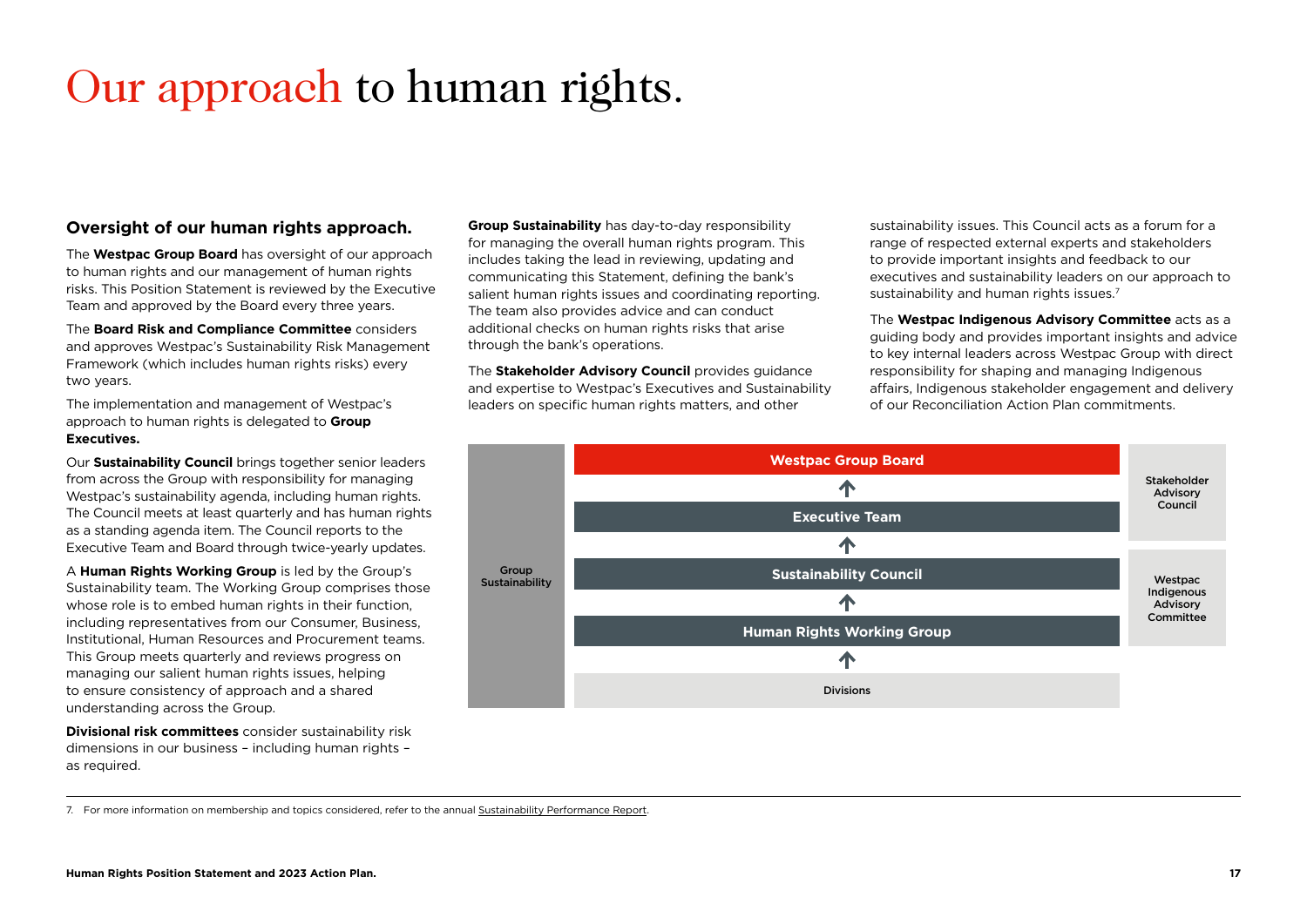#### <span id="page-17-0"></span>**Embedding respect for human rights in our approach to managing risk.**

Several of our risk management frameworks, positions and policies include management of human rights risks.<sup>8</sup> These include our:

- Risk Management Framework, which includes reputation and sustainability risk;
- Sustainability Risk Management Framework;
- Environmental, Social & Governance Credit Risk Policy;
- Position Statements on sensitive sectors including agribusiness, payday lending and defence, such as 'land grabbing',9 and
- Our Principles for Doing Business, which state that we do not believe that unlawful discrimination against customers, our people or other groups with whom we have dealings should be tolerated.<sup>10</sup>

These documents help integrate the principles in this Statement and, where appropriate, apply them at the portfolio, customer and transaction level. We will continue to consider how we can more deeply embed our human rights principles in these documents and our practices. Additional policies, processes, and grievance mechanisms as they relate to our various roles are described in more detail in our Action Plan.

#### **Engaging stakeholders.**

We proactively engage with internal and external stakeholders to deepen our understanding of their expectations in relation to our human rights approach. This includes when we are developing Position Statements, action plans and strategies, in remediation as appropriate, and when considering specific human rights issues. We also look to stakeholders to provide insight into the needs of vulnerable or disadvantaged customers and others who may be adversely impacted by our activities.

We have processes in place through which stakeholders, including customers, employees, suppliers and members of the public, can raise issues and concerns that may relate to human rights (see *Feedback, complaints and questions* for more information).

We support an open civic space that allows diverse views to be shared between business, civil society, government, and other stakeholders. We recognise that constructive dialogue with stakeholders can assist us in building an understanding of our human rights risks and in evolving our human rights approach. We look for opportunities to advocate for greater respect for human rights, including working with peer organisations, industry groups and non-government organisations, and collaborating and sharing our experiences to encourage continuous improvement.

We also regularly review our memberships of key industry associations so that our participation meets the expectations of stakeholders. We generally look to drive alignment between our policy positions and any advocacy by these associations. When our position varies significantly, we engage directly with the leadership of that association.

#### **Focusing on salient human rights issues.**

While we are committed to respecting internationally recognised human rights, we pay particular attention to our salient human rights issues – that is, those human rights at risk of the most severe negative impact through our activities and business relationships.

Our salient human rights issues are determined through a process that will be performed or reviewed at least annually. This incorporates our own human rights due diligence processes, input from external human rights experts, and engagement with stakeholders to help us consider the perspectives of those individuals whose rights may be affected.

We report on our salient human rights issues within our annual Sustainability Performance Report.

8. Refer to Related policies, statements, frameworks and action plans for a list of related policies, statements, frameworks and action plans that align our due diligence processes to the expectations of our stakeholders.

9. Financing Agribusiness Position Statement.

10. Our Principles for Doing Business.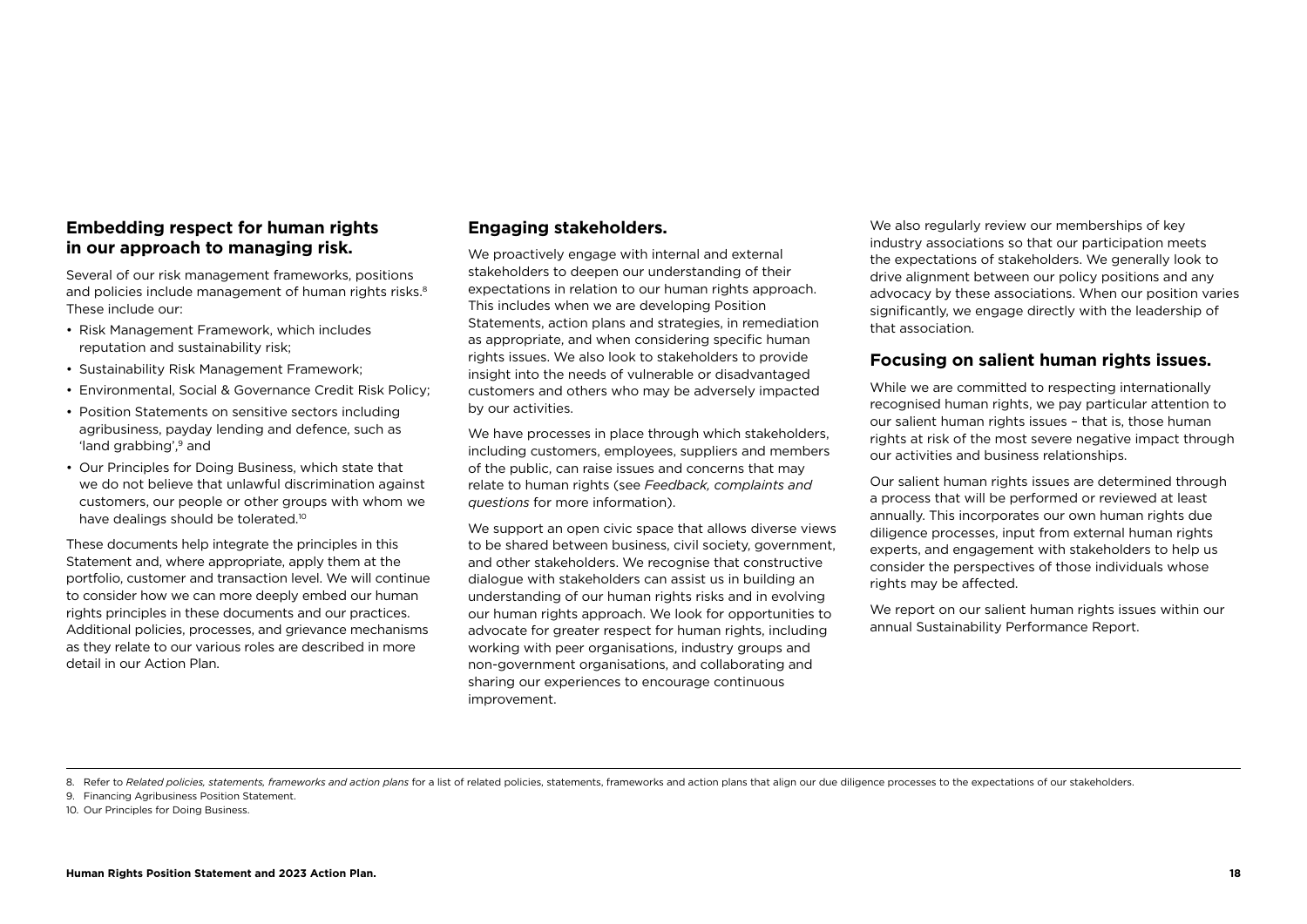#### <span id="page-18-0"></span>**Building human rights awareness and capability.**

This Statement is publicly available. The Statement or a summary will be made available to relevant stakeholders including employees, business partners, customers, suppliers, as well as key external stakeholders such as civil society organisations and community representatives.

Employees whose roles have specific human rights impacts will receive training on human rights over the next period of the Action Plan (see *Related policies, statements, frameworks and action plans*).

#### **Performance tracking, reporting and monitoring.**

We track progress against our Statement and report on human rights publicly in our annual Sustainability Performance Reports. You can find highlights on how we performed under our 2020 Human Rights Action Plan in our Sustainability Performance Reports from previous years.

We also publish annual statements in regards to modern slavery in line with the UK Modern Slavery Act 2015 and Australian Modern Slavery Act 2018

(from 2020 financial year) (Slavery and Human Trafficking Statements).

We recognise the need to continually improve the tracking and monitoring of our human rights approach, such as strengthening systems to track the number and type of adverse human rights impacts identified, and to assess progress towards addressing our human rights impacts. This will be an area of focus as we work to more deeply integrate consideration of human rights into our business and business relationships.

#### **Our progress: Taking action on human rights.**

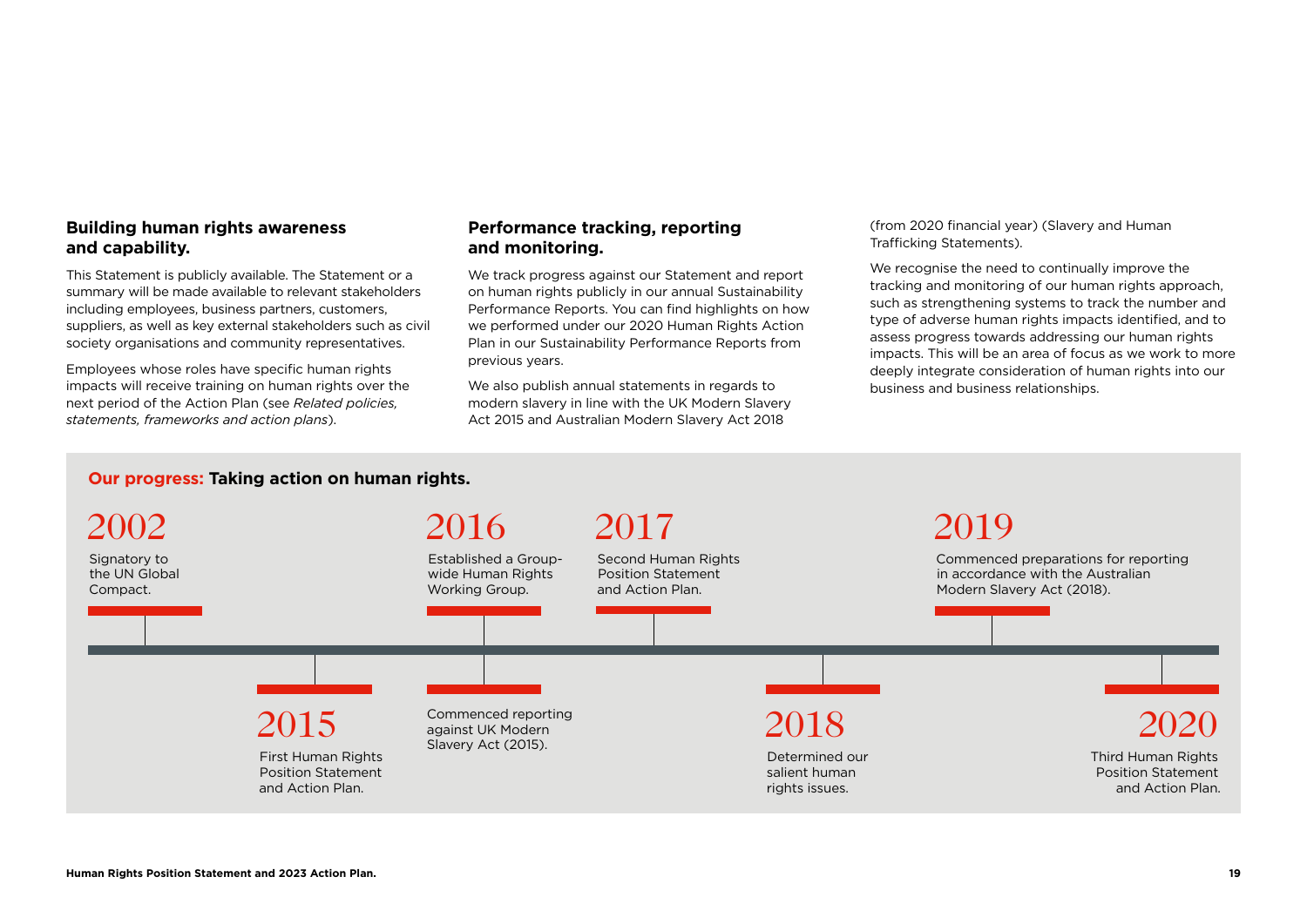## <span id="page-19-0"></span>Related policies, statements, frameworks and action plans.

**Related policies, statements, frameworks and action plans that help align our human rights due diligence processes to the expectations of our stakeholders.**

| Area/Role                             | Related policies and Position Statements <sup>11</sup>                                                                                                                                                                                                                                                                                                                       |                                                                                                                                                                                                                                                                                                                                                                                                                                                                                    |
|---------------------------------------|------------------------------------------------------------------------------------------------------------------------------------------------------------------------------------------------------------------------------------------------------------------------------------------------------------------------------------------------------------------------------|------------------------------------------------------------------------------------------------------------------------------------------------------------------------------------------------------------------------------------------------------------------------------------------------------------------------------------------------------------------------------------------------------------------------------------------------------------------------------------|
| Principles.                           | CEO Statement of Support for the Sustainable Development Goals<br>• Signatory to the Equator Principles<br>• Signatory to the Principles for Responsible Investment                                                                                                                                                                                                          | • Our Principles for Doing Business<br>• Support for the UN LGBTI Standards for Business<br>• Participation in the United Nations Global Compact                                                                                                                                                                                                                                                                                                                                   |
| <b>Risk Management and reporting.</b> | • Environmental, Social & Governance Credit Risk Policy<br><b>Position Statements</b><br>• Risk Appetite Statement<br>Risk Management and Corporate Governance                                                                                                                                                                                                               | • Slavery and Human Trafficking Statements<br>• Sustainability Risk Management Framework<br>• Sustainability Performance Reports                                                                                                                                                                                                                                                                                                                                                   |
| <b>Financial Services.</b>            | • Accessibility Action Plan<br>• AML/CTF - Westpac Group policy<br><b>Banking Code of Practice</b><br><b>Climate Change Position Statement</b><br>Code of Conduct<br>• Complaints Management Policy<br>Customer Advocate<br>• Customer Remediation Policy<br>Customer Vulnerability 2020 Action Plan<br>• Customer Vulnerability Policy<br>• Customer Vulnerability Standard | • Feedback and Complaints, including Legal Dispute<br><b>Resolution Guidelines</b><br>• Position Statements<br>• Our Principles for Doing Business<br>• Principles for Responsible Lending<br>• Product and Service Lifecycle Policy<br>• Reconciliation Action Plan<br>• Service Promise<br>• Westpac Group AI Risk Overview and Principles<br>• Westpac Group AI Risk Governance Process<br>• Westpac Privacy Policy<br>• Westpac Response Plan to the AUSTRAC civil proceedings |

11. Group-wide unless otherwise stated. Refer to equivalent policies where they exist in one of our brands or global locations. Action Plans operate in Australia, unless otherwise stated. Not all documents are publicly ava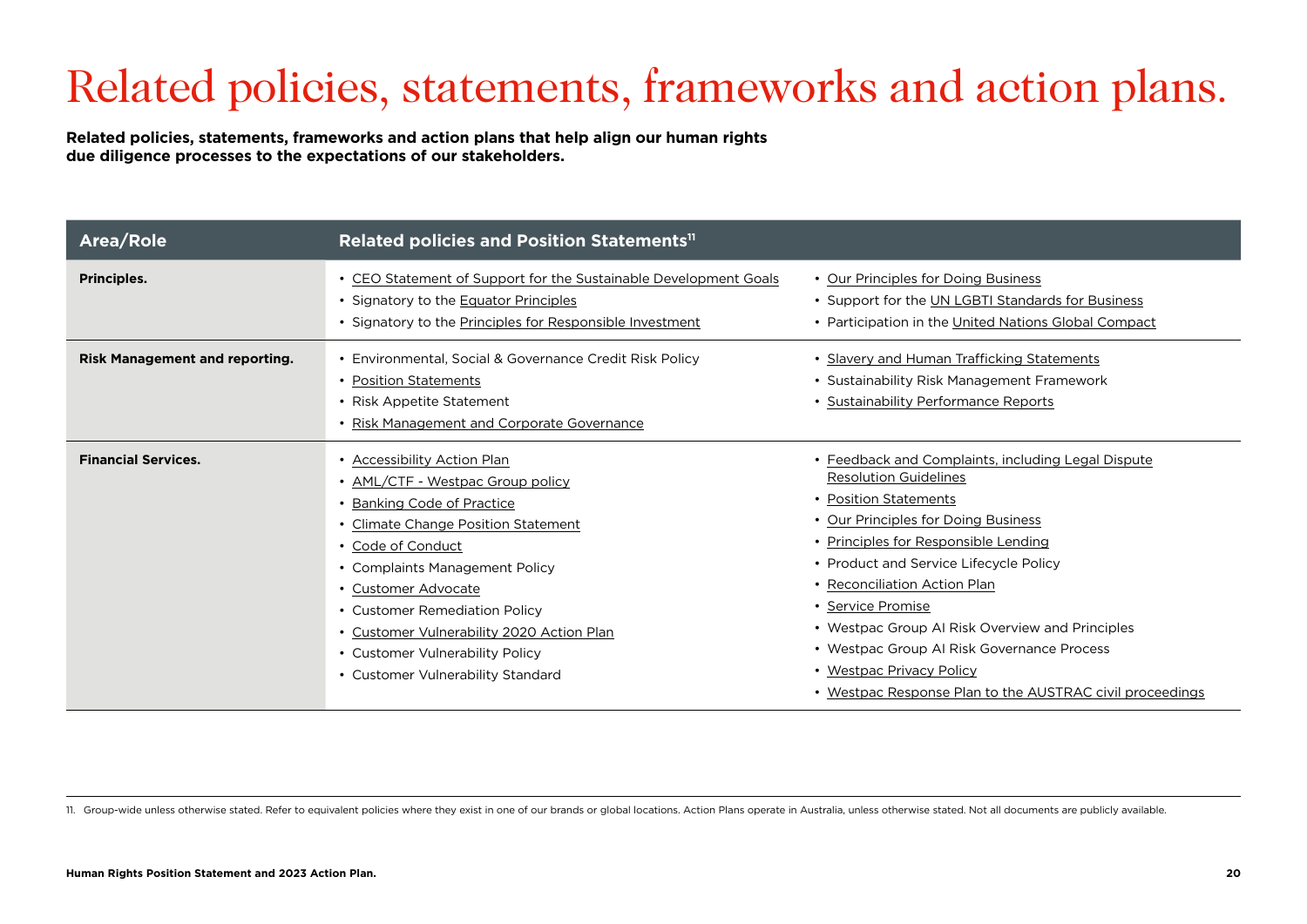| Area/Role                                                    | Related policies and Position Statements <sup>11</sup>                                                                                                                                                                            |                                                                                                                                                                                                                                                                            |
|--------------------------------------------------------------|-----------------------------------------------------------------------------------------------------------------------------------------------------------------------------------------------------------------------------------|----------------------------------------------------------------------------------------------------------------------------------------------------------------------------------------------------------------------------------------------------------------------------|
| Lending.                                                     | <b>Banking Code of Practice</b><br>• Position Statements                                                                                                                                                                          | • Principles for Responsible Lending<br>• Westpac's Approach to Sustainable Finance                                                                                                                                                                                        |
| Employment.                                                  | • Accessibility Action Plan<br>• Domestic and Family Violence Support Policy<br>• Employee Action Groups<br>• Enterprise and Employment Agreements<br>• Health and Safety Policy<br>• Injury Management and Rehabilitation Policy | • People Policies (including Discrimination, Harassment and<br>Bullying, Leave, Working Flexibly and Grievance Process)<br>• Our Principles for Doing Business<br>• Wellbeing Policy<br>• Westpac Group Inclusion & Diversity Policy<br>• Westpac Group Speaking Up Policy |
| Purchasing goods and services.                               | • Responsible Sourcing Code of Conduct<br>• Slavery and Human Trafficking Statements<br>• Supplier Advocate                                                                                                                       | • Supplier Inclusion & Diversity Policy<br>• Westpac Group Speaking Up Policy                                                                                                                                                                                              |
| <b>Responsible business and</b><br>supporter of communities. | • 2018-2020 Sustainability Strategy<br>• Family of Giving<br><b>Financial Inclusion Action Plan</b>                                                                                                                               | • Our Principles for Doing Business<br>• Reconciliation Action Plan                                                                                                                                                                                                        |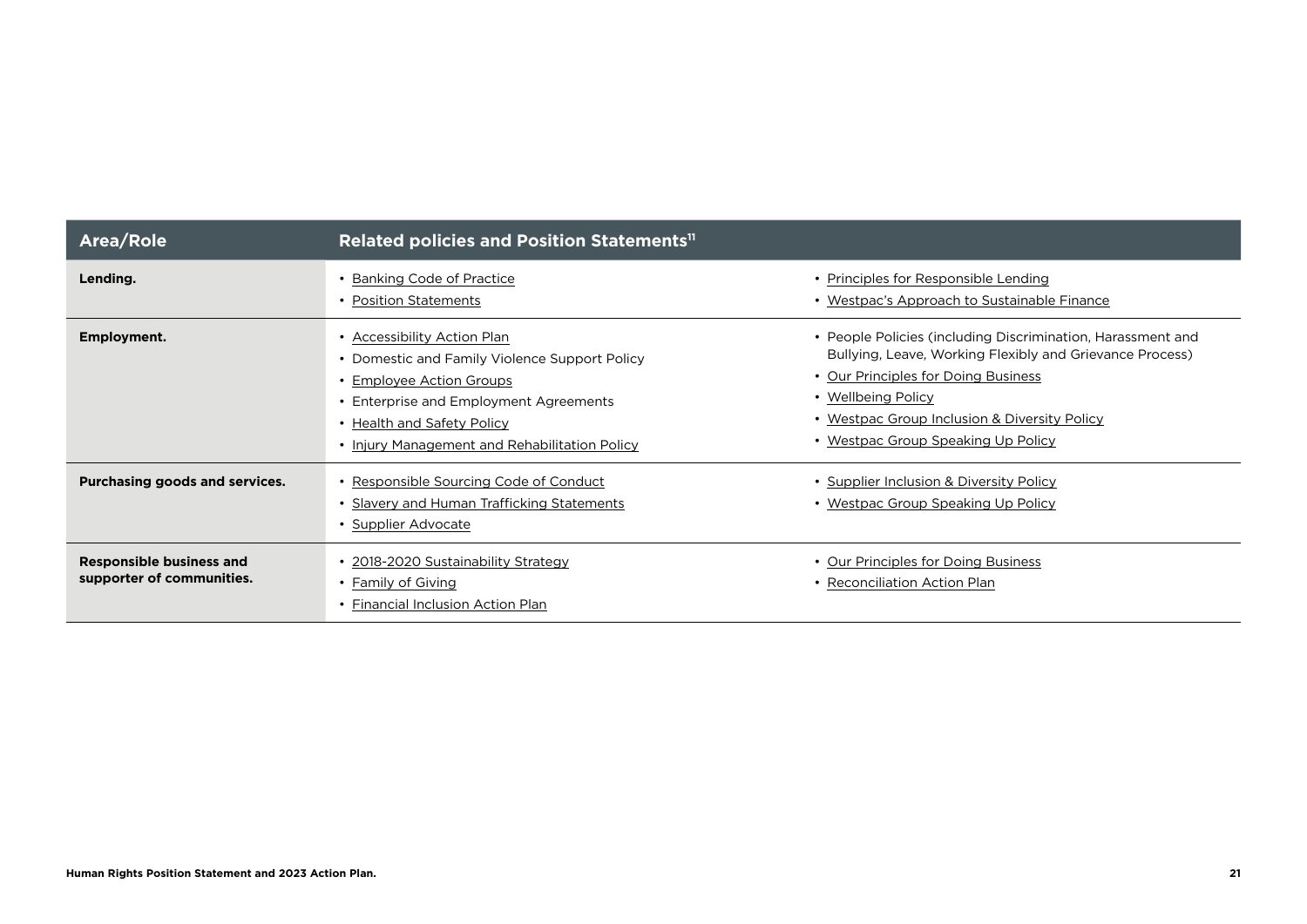### <span id="page-21-0"></span>Feedback, complaints and questions.

|                                                                                                            | <b>Contact details</b>                                                                                                                                                                                                                                                                                                                                                                                                                            | Learn more                                                |
|------------------------------------------------------------------------------------------------------------|---------------------------------------------------------------------------------------------------------------------------------------------------------------------------------------------------------------------------------------------------------------------------------------------------------------------------------------------------------------------------------------------------------------------------------------------------|-----------------------------------------------------------|
| I am a customer.                                                                                           | • Call 132 032, 8am-8pm 7 days a week.<br>• If you are overseas, call +61 2 9155 7700, 24 hours a day, 7 days a week.<br>• Westpac website Feedback and Complaints or Contact Us pages, or use the<br>Westpac Mobile Banking App.<br>· Email westpaccustomersolutions@westpac.com.au.<br>• Mail to Westpac Customer Solutions, Reply Paid 5265, Sydney NSW 2001.<br>• Tell us in person through our branches.<br>• Contact the Customer Advocate. | • Feedback and complaints                                 |
| I am an employee.                                                                                          | • Report a concern.<br>. The Westpac Group Speaking Up Policy contains contact details for a confidential 24-hour<br>independent hotline available in a range of countries.                                                                                                                                                                                                                                                                       | • Westpac Group Speaking Up Policy                        |
| I am a supplier or a worker<br>in the Group's supply chain.                                                | • The Westpac Group Speaking Up Policy contains contact details for a confidential 24-hour<br>independent hotline available in a range of countries.                                                                                                                                                                                                                                                                                              | • Westpac Group Speaking Up Policy<br>• Supplier Advocate |
| I am impacted through<br>the Group's lending<br>relationships.<br>For all other human rights<br>enquiries. | Contact Group Sustainability:<br>• Email sustainability@westpac.com.au<br>• 275 Kent Street, Sydney NSW 2000, Australia.                                                                                                                                                                                                                                                                                                                          | • Westpac Group Human Rights                              |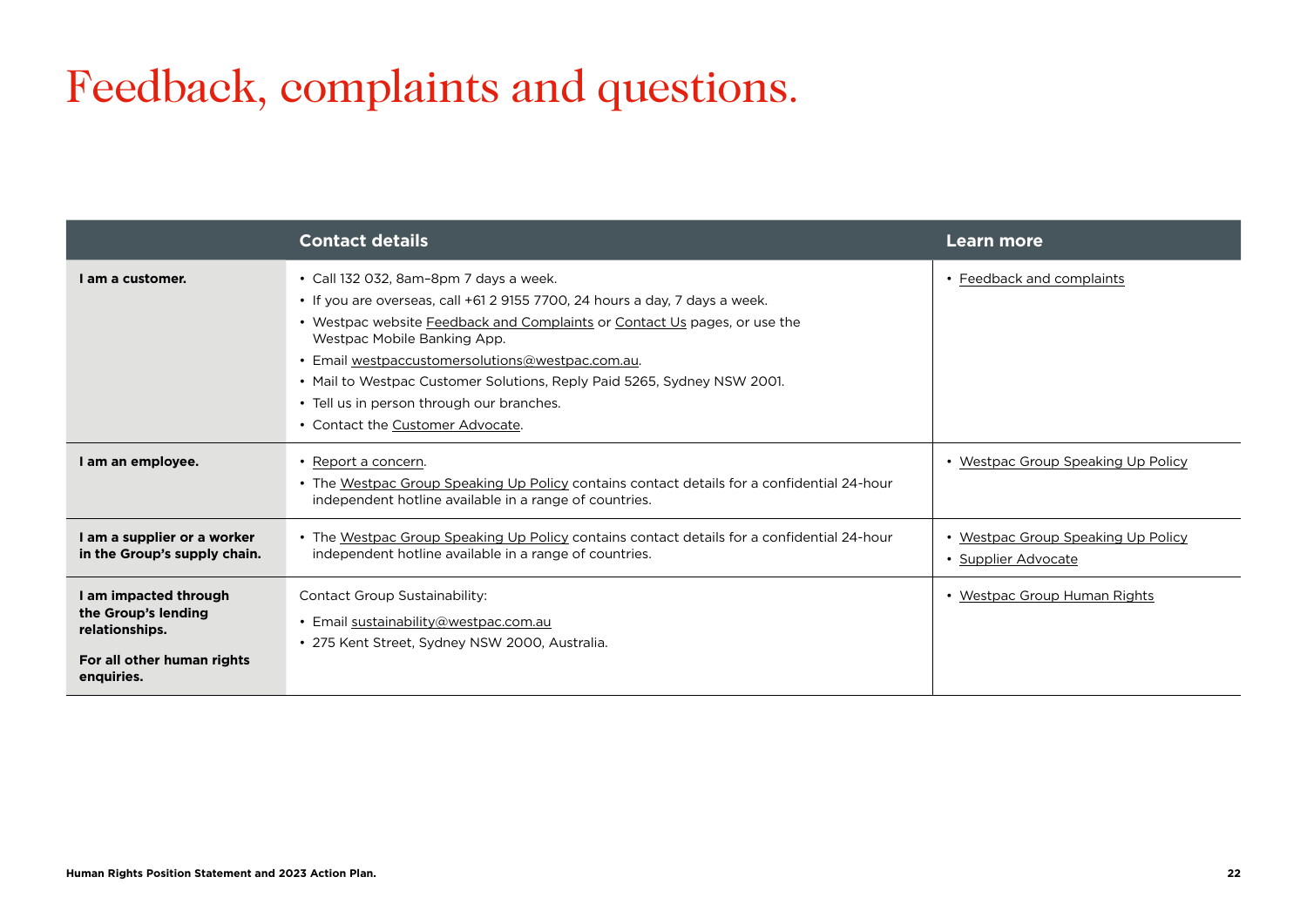### <span id="page-22-0"></span>Action Plan summary.

| <b>Role</b>                                | <b>Action</b>  | <b>Summary of actions</b>                                                                                                                                                                                                                                  |
|--------------------------------------------|----------------|------------------------------------------------------------------------------------------------------------------------------------------------------------------------------------------------------------------------------------------------------------|
| <b>Financial services</b><br>provider.     | 1              | Deliver an extra level of care and sensitivity in how we serve and support customers experiencing vulnerability.                                                                                                                                           |
|                                            | $\mathbf{2}$   | Continue to enhance and uplift our ability to protect personal data and respect individuals' right to privacy.                                                                                                                                             |
|                                            | 3              | Implement a program of work to more deeply integrate consideration of modern slavery risk into the Group's financial crime processes.                                                                                                                      |
|                                            | 4              | Build our understanding and awareness of child exploitation prevention and child protection to inform a series of actions and investments<br>aimed at reducing the human impact of financial crime which have or could result from misuse of our services. |
| Lender.                                    | 5              | Review our ESG Credit Risk Policy and identify opportunities to strengthen consideration of human rights risk in the credit assessment process.                                                                                                            |
|                                            | 6              | Improve our ability to identify and assess human rights risks and salient issues in our lending relationships.                                                                                                                                             |
|                                            | $\overline{ }$ | Deliver targeted capability building and training for relevant staff enabling identification and management of human rights risks.                                                                                                                         |
| <b>Employer.</b>                           | 8              | Embed our commitment to attracting and retaining a more diverse workforce in our business.                                                                                                                                                                 |
|                                            | 9              | Review how our commitment to respect human rights as an employer in the Pacific aligns with local laws, regulations and codes in relation<br>to fundamental rights at work.                                                                                |
|                                            | 10             | Embed ongoing commitment to improving the psychological health and safety of our workforce.                                                                                                                                                                |
| <b>Purchaser of goods</b><br>and services. | 11             | Ensure that our 2020 Slavery and Human Trafficking Statement meets the requirements of the Australian Modern Slavery Act.                                                                                                                                  |
|                                            | $12 \,$        | Explore how we can provide for or cooperate with other effective grievance mechanisms and remedy in our supply chain.                                                                                                                                      |
|                                            | 13             | Implement a risk based approach for the Responsible Sourcing program to prioritise high risk categories of spend and provide coverage<br>for all forms of modern slavery.                                                                                  |
|                                            | 14             | Strengthen supplier obligations and controls through the Responsible Sourcing program in the form of contract clauses, action plans and<br>monitoring and reporting of performance through the Supplier Governance Framework.                              |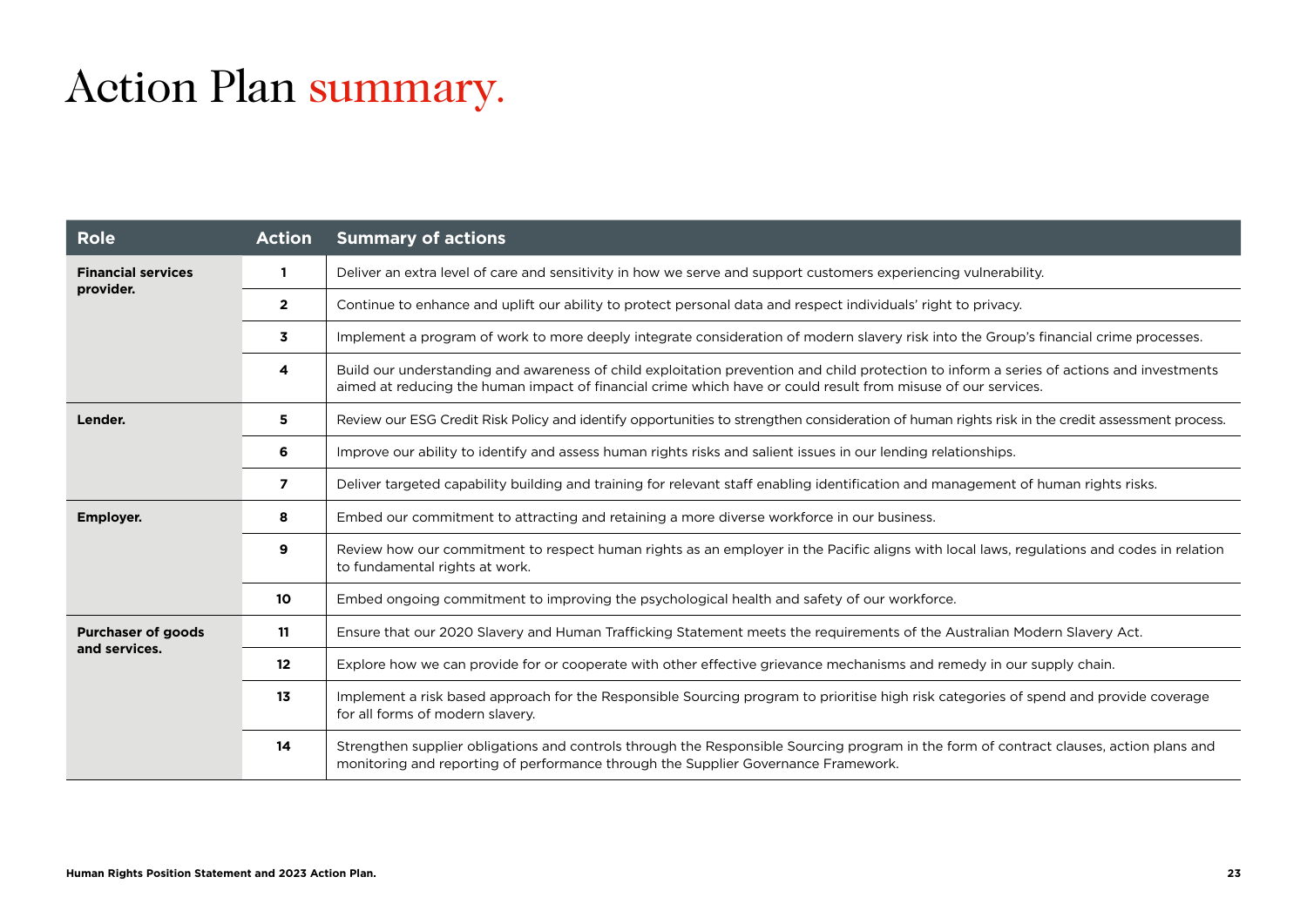| Role                                | <b>Action</b> | <b>Summary of actions</b>                                                                                                                       |
|-------------------------------------|---------------|-------------------------------------------------------------------------------------------------------------------------------------------------|
| <b>Embedding our</b><br>principles. | 15            | Map our 2021-2023 Reconciliation Action Plan commitments against the UN Declaration on the Rights of Indigenous Peoples.                        |
|                                     | 16            | Strengthen our human rights governance and oversight.                                                                                           |
|                                     | 17            | Assess our current grievance mechanisms and review the expectations we place on business partners and customers involved in adverse<br>impacts. |
|                                     | 18            | Determine or review our salient human rights issues at least annually.                                                                          |
|                                     | 19            | Review and improve how we track and monitor our human rights adverse human rights impacts.                                                      |

In this Statement a reference to 'Westpac', 'Group', 'Westpac Group', 'we', and 'our' is to Westpac Banking Corporation ABN 33 007 457 141 and its consolidated subsidiaries. The Statement applies globally, incorporating al brands (including Westpac, St.George, BankSA, Bank of Melbourne, RAMS, Westpac Institutional Bank and BT) and locations across Australia, New Zealand, the Pacific, Asia, the United Kingdom and the United States. In relatio made where a Westpac Group entity is acting as a trustee (for example RSE Licensee, Responsible Entity) or insurer, the governance and strategies for human rights risk, and environmental, social and governance risk more br responsibility of the relevant board and management of these entities. As a signatory to the Principles for Responsible Investment (PRI), BT incorporates ESG considerations into investment analysis and decision making. For not suppose the substitution of the BT website at [bt.com.au/sustainability](http://bt.com.au/sustainability). All figures quoted in this Statement are for the 12 months ended 30 September 2019 unless otherwise indicated. All dollar amounts are in Australia

Any representations made in this Statement as to future actions by the Westpac Group are predictive in character. Whilst every effort has been taken to ensure that the assumptions on which the relevant action is based are implementation process and/or outcome(s) may be affected or impacted by incorrect assumptions and/or by known or unknown risks, uncertainties or events beyond the control of the Westpac Group. As a result, the ultimate out may differ from the action(s) described in this Statement.